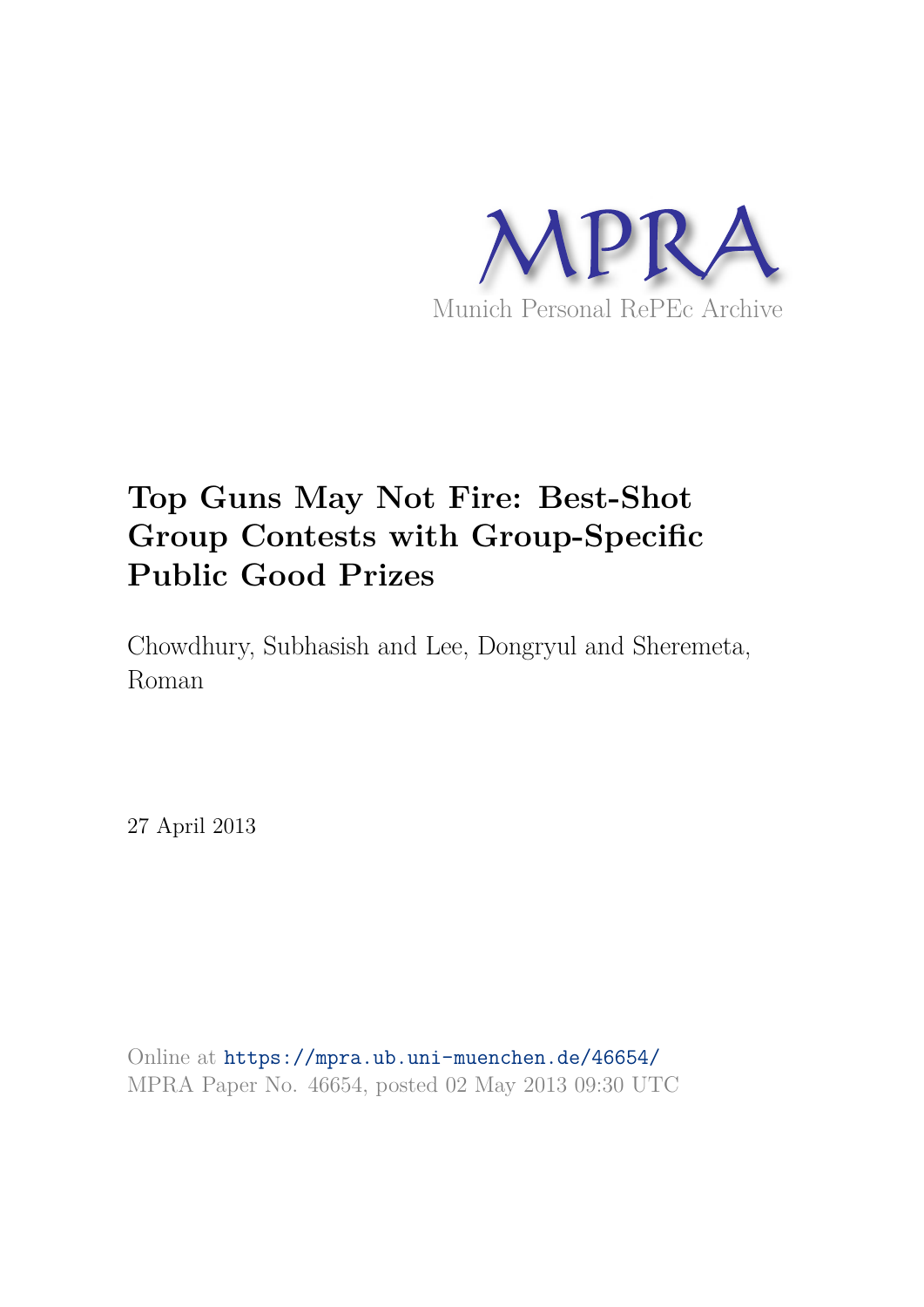## Top Guns May Not Fire: Best-Shot Group Contests with Group-Specific Public Good Prizes<sup>\*</sup>

Subhasish M. Chowdhury<sup>a</sup>, Dongryul Lee<sup>b</sup>, and Roman M. Sheremeta<sup>c</sup>

<sup>a</sup> School of Economics, Centre for Behavioral and Experimental Social Science, and ESRC Centre for Competition Policy, University of East Anglia, Norwich NR4 7TJ, UK

<sup>b</sup> Department of Economics, Sungshin University, Seoul 136-742, Republic of Korea

c Argyros School of Business and Economics, Chapman University, One University Drive, Orange, CA 92866, USA

Final version: 27 April 2013

#### **Abstract**

We analyze a group contest in which *n* groups compete to win a group-specific public good prize. Group sizes can be different and any player may value the prize differently within and across groups. Players exert costly efforts simultaneously and independently. Only the highest effort (the *best-shot*) within each group represents the group effort that determines the winning group. We fully characterize the set of equilibria and show that in any equilibrium at most one player in each group exerts strictly positive effort. There always exists an equilibrium in which only the highest value player in each active group exerts strictly positive effort. However, *perverse* equilibria may exist in which the highest value players completely free-ride on others by exerting no effort. We provide conditions under which the set of equilibria can be restricted and discuss contest design implications.

## *JEL Classification*: C72; D70; D72; H41

*Keywords*: best-shot technology; group contest; group-specific public goods; free-riding

Corresponding author: Dongryul Lee. E-mail: drlee@sungshin.ac.kr or dongryul78@gmail.com. Tel: +82-2- 920-7156; Fax: +82-2-920-2042; Address: Soojung Bldg. B 1023, 34da-gil 2, Bomun-ro, Seongbuk-gu, Seoul 136-742, Republic of Korea.

\* We thank two anonymous referees and the Editor William Neilson for their valuable suggestions, as well as Kyung Hwan Baik, Oliver Gürtler, Bruce Lyons, Stephen Martin, Stefan Szymanski, Iryna Topolyan, Doh-Shin Jeon, the participants at the 2011 Western Economic Association International 86th Annual Conference in San Diego, and the 2011 Conference on Tournaments, Contests and Relative Performance Evaluation at North Carolina State University. We also thank the seminar participants at the University of Cologne, University of East Anglia, Monash University, Sungkyunkwan University, Korea University, Indian Statistical Institute, UNIST, and the University of Zurich. Remaining errors are ours. Dongryul Lee was supported by the National Research Foundation of Korea Grant funded by the Korean Government (NRF-2012S1A5A8024) for this work.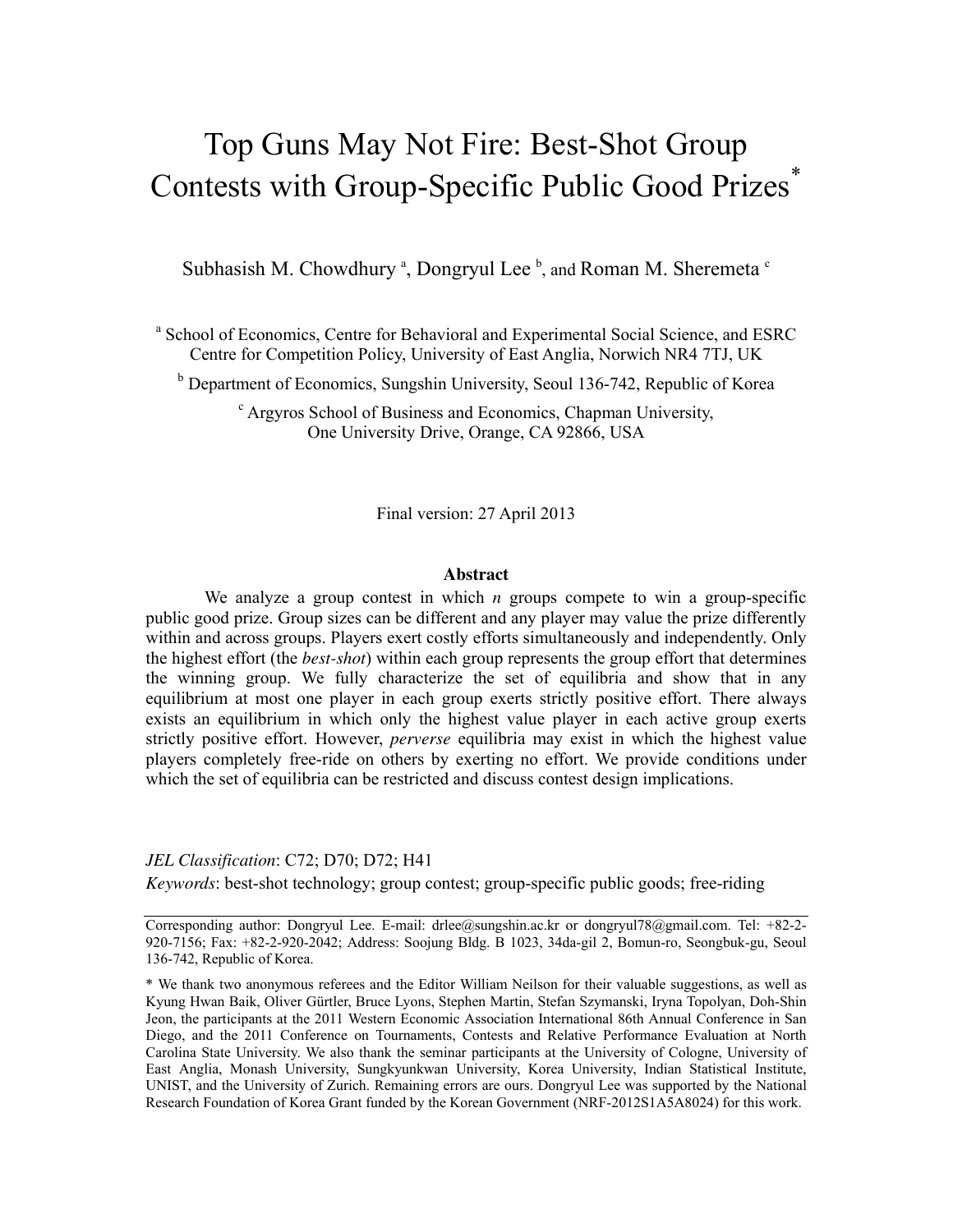## **1. Introduction**

-

Groups often confront each other in order to win a prize. Individual group members contribute costly efforts to the 'group effort' which can increase the probability of winning by their group. The prize can be of a public-good nature in the sense that every group member of the winning group earns the prize even if he does not contribute to the group effort at all. Examples of this setting include sports events between teams, rent-seeking contest between lobbying groups, electoral confrontation, or war between coalitions.

Most studies on contests between groups use a *perfect-substitutes group impact function* in which the efforts of the group members within a group are perfectly substitutable and hence a group's effort is determined by the sum of members' efforts in that group.<sup>1</sup> However, Lee (2012) analyzes a group contest with the *weakest-link group impact function* where the efforts of the members within a group are perfectly complementary and thus the minimum effort among the group members represents the group effort. Kolmar and Rommeswinkel (2010) further study group contests employing a *constant elasticity of substitution group impact function*, which allows the impact function of a group to become a perfect-substitute type or a weakest-link type with different degree of complementarity accordingly to the elasticity of substitution of efforts within the group. In the current paper we study a group contest with a *best-shot group impact function*, where individual group members exert costly efforts simultaneously and independently, but only the highest effort within each group represents the group effort.

<sup>&</sup>lt;sup>1</sup> A function that translates the efforts of individual group members into the *group effort* is called a *group impact function*. The literature on group contest originated with the work of Katz et al. (1990). Katz et al. use symmetric players within each group, a perfect-substitutes group impact function (Bergstrom et al., 1986), and a lottery contest success function (Tullock, 1980). Most follow-up studies on group contests use the perfectsubstitutes group impact function (Baik, 1993; Baik and Shogren, 1998; Baik et al., 2001; Baik, 2008; Münster, 2009). There is also a growing experimental literature examining contests between groups (Abbink et al., 2010; Sheremeta and Zhang, 2010; Ahn et al., 2011; Sheremeta, 2011; Cason et al., 2012), for a review see Dechenaux et al. (2012).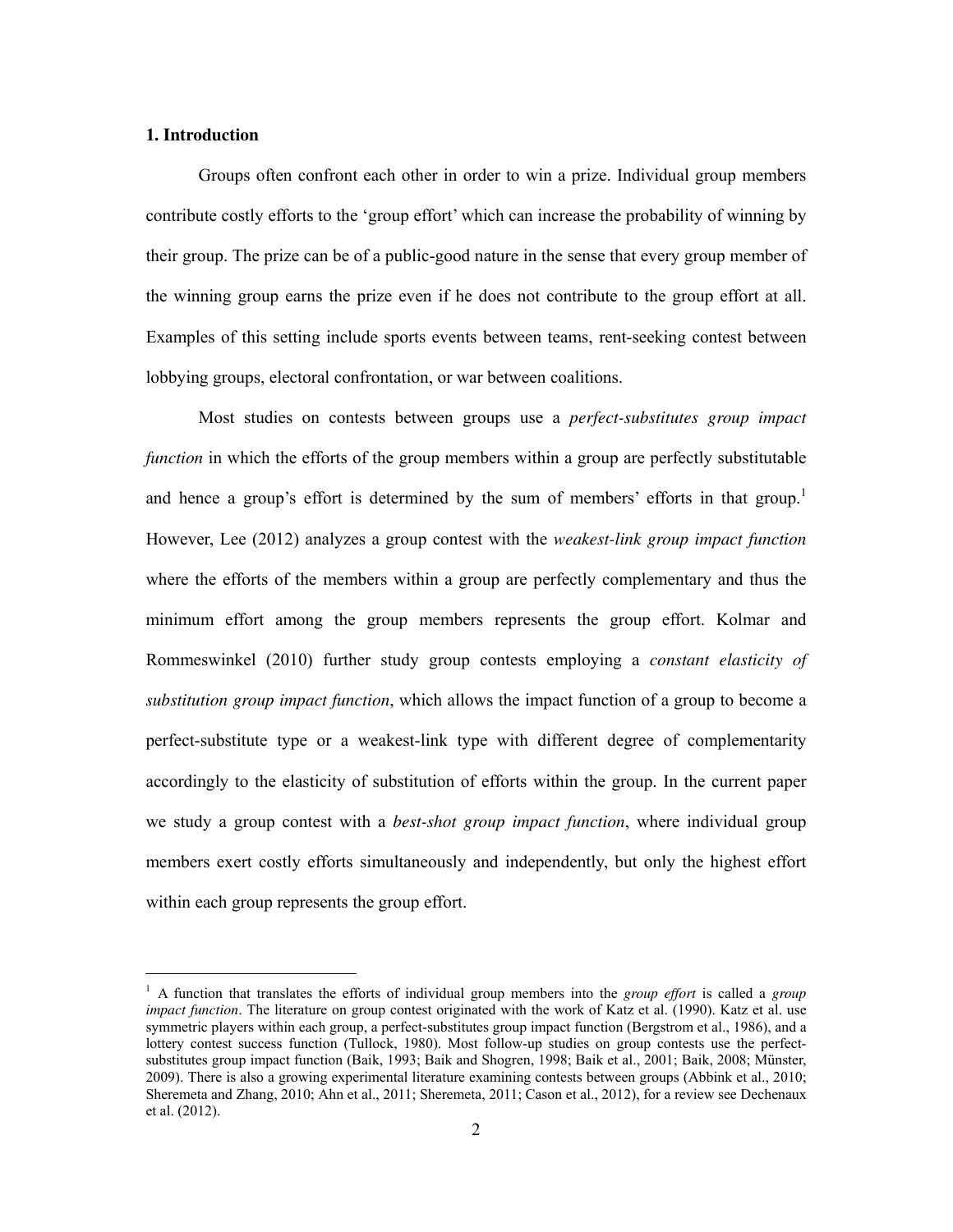Best-shot contests are readily observed in the field. Among sporting events, the *Fourball* golf format in which a team performance is noted as the lowest score between the two team members is a distinct example.<sup>2</sup> In industrial organization, the case of competing Research Joint Ventures (RJVs) can be a close example of the aforementioned setup. If an RJV member can make a high quality innovation then it benefits the whole RJV, while other lower quality innovations by other members of the same RJV get obsolete. Similar logic applies to the case of patent pools competing for industry standards (e.g. 4G mobiles), where the main patent (best-shot) provides most competing features of a particular patent pool. The best-shot public good structure is also well documented and discussed in the defense economics and system reliability literature (Conybeare et al., 1994; Varian, 2004).<sup>3</sup> The results show that in a defense or system reliability coalition, in the equilibrium the group member with the highest valuation exerts strictly positive effort and the others free-ride by exerting no effort. Our paper adds to this literature by introducing and characterizing the bestshot contest between groups. In contrast to the aforementioned literature, we show that, in addition to the standard equilibrium where only 'top guns' fire, multiple equilibria in which top guns do not fire may arise.

A behavioral background for the best-shot impact function is given in Baik and Shogren (1998). Clark and Konrad (2007) and Deck and Sheremeta (2012) use a best-shot impact function as the attack mechanism in the context of terrorism. Topolyan (2011) applies the best-shot technology to portray extreme form of free-riding behavior in an all-pay auction between two groups under symmetric valuations. Sheremeta (2011) uses the best-shot among

-

<sup>&</sup>lt;sup>2</sup> Cycling team events like *Tour de France* have some aspects of best-shot contests. Although each member of a team participates separately in the contest, if any member of the team finishes first, then it records the win of the whole team. Team archery or shooting contests have similar features in which literally the *best-shot* among the team members determines the performance of the whole team.

<sup>3</sup> Competing defense coalitions, such as the *NATO* and the *Warsaw Pact*, may follow the best-shot technology in which the best performance of the coalition member determines the performance of the whole coalition (Conybeare et al., 1994). The same story holds for inland security coalition comprised of different independent bodies such as *CIA* and *FBI,* or in the context of system reliability (Varian, 2004).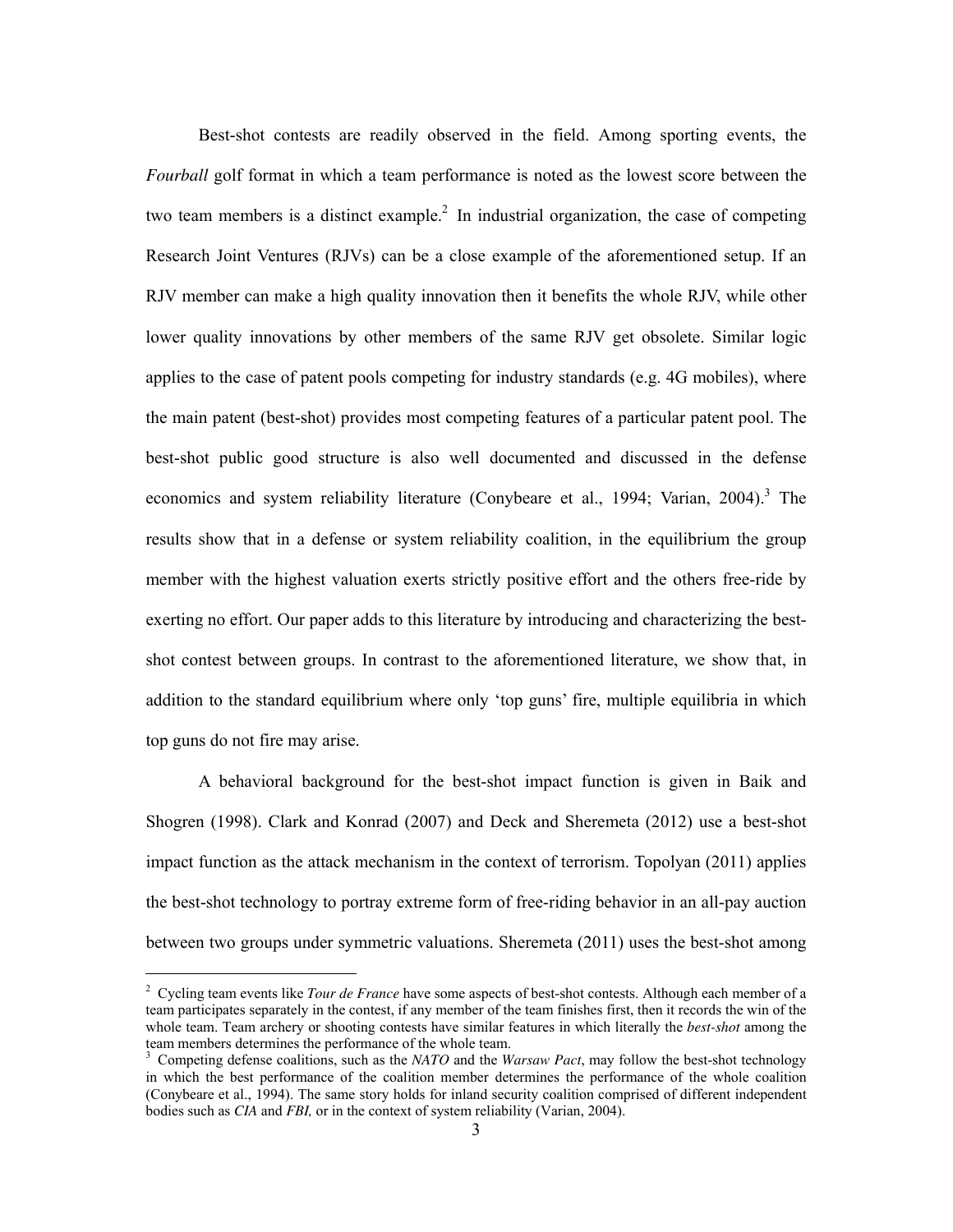other impact functions to experimentally investigate group contests, without general theoretical analysis. However, none of the existing studies provide a thorough analysis of the best-shot group contests.

We characterize the complete set of equilibria for the best-shot group contest and show that in each equilibrium at most one player in each group exerts strictly positive effort, whereas all the other players in the group free-ride by exerting no effort. Unlike Baik (1993, 2008), who finds that in the perfect-substitutes contest only the highest-valuation member in each group exerts positive effort, in our best-shot contest the unique and active member in each group is not always the highest-valuation member in that group. Specifically, there are *perverse* equilibria in which a member whose valuation is not the highest within a group exerts strictly positive effort, while other members in that group, including the highestvaluation member, free-ride by exerting no effort. These results are also different from the ones by Lee (2012), who shows that in equilibrium of the weakest-link contest there is no free-riding but there is a coordination problem due to the perfect complementarity of efforts among the group members. In contrast, in our best-shot contest there is severe free-riding in any equilibrium. Interestingly, the free-riders in each group may be the highest-valuation players as well as other low-valuation players.

We also rank the possible equilibria in our model and show the conditions under which *perverse* equilibria can be avoided from the perspective of a contest designer. Therefore, our paper is also related to the paper by Kolmar and Wagener (2012), who incorporate the contest mechanism into the public goods setting in order to solve two efficiency failures: (1) insufficient provision of public goods (quantity problem) and (2) unproductive players' contributions to the public goods (sorting problem). They examine the optimal structures of the CSF (contest success function) and prizes that solve these two problems. Focusing on the sorting problem as in Kolmar and Wagener (2012), we specify the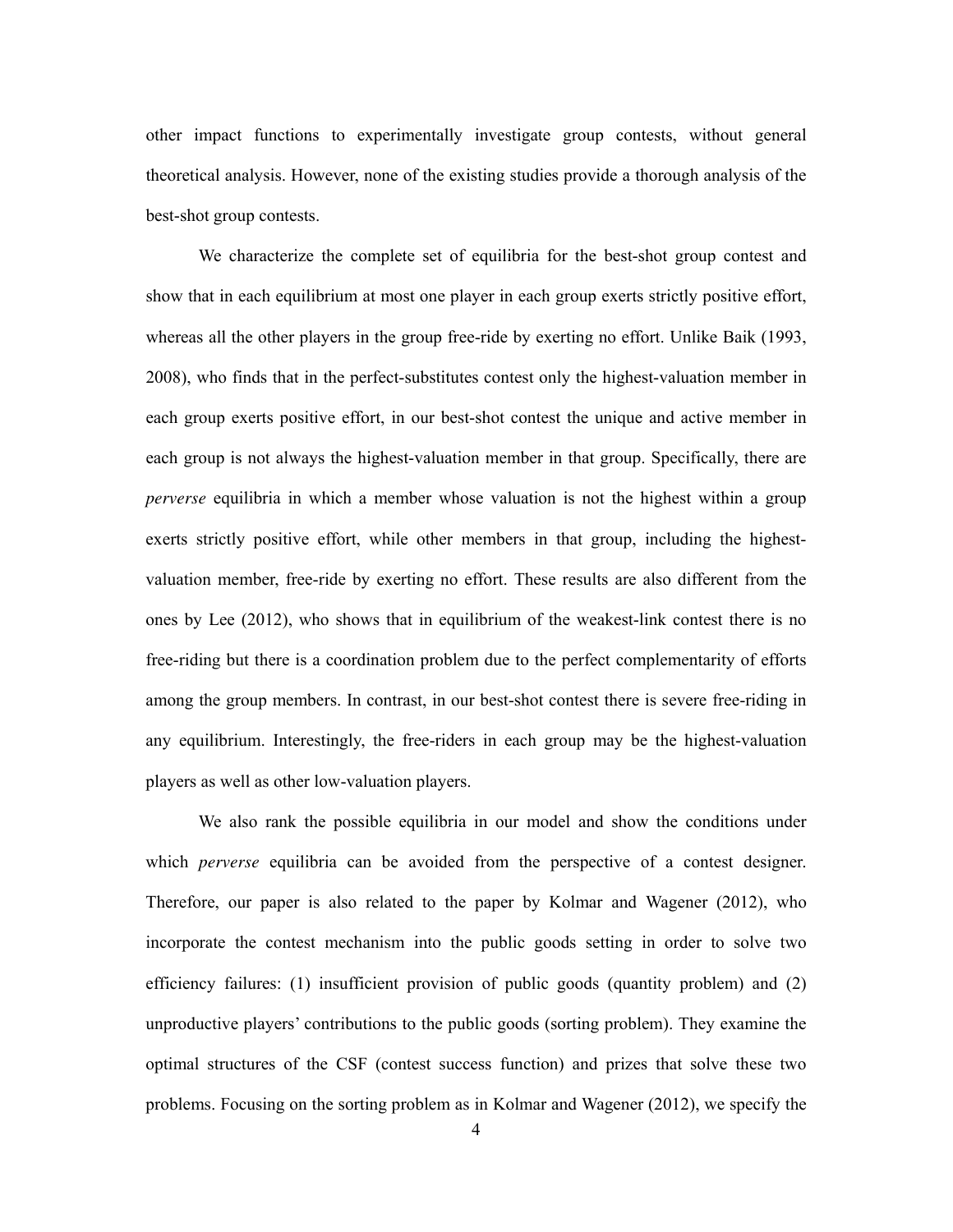structure of players' valuations that prevents *perverse* equilibria, i.e., equilibria in which the low-valuation players in each group exert positive efforts.

The paper proceeds as follows. In Section 2 we present and in Section 3 we analyze our best-shot contest model. In Section 4, as an example, we consider a contest with three two-player groups. In Section 5, we discuss contest design implications and conclude by suggesting avenues for future research. Technical proofs are in the Appendix.

#### **2. The Model**

Consider a contest in which  $n \geq 2$  groups compete to win a group-specific publicgood prize. Group  $g \in N$ , where  $N = \{1, 2, ..., n\}$  is a set of groups, consists of  $m_g \ge 2$ risk-neutral players who exert costly efforts to win the prize.

The individual group members' valuation for the prize may differ within group and across groups. This intra-group asymmetry in values can be a result of player asymmetry, but it can also be interpreted as an exogenous sharing rule of the group-specific prize, in which the prize-shares among the members of a group are different. Let  $v_{gi} > 0$  represent the valuation for the prize of player *i* in group g. Without loss of generality, assume  $v_{g(t-1)} \geq$  $v_{gt}$  for  $m_g \ge t > 1$ , and  $v_{(k-1)1} \ge v_{k1}$  for  $n \ge k > 1$ . Let  $x_{gi} \ge 0$ , measured in the same unit as the prize values, represent the effort level exerted by player  $i$  in group  $g$ .

Next, we specify the *group impact function* as  $f_g: \mathbb{R}_+^{m_g} \to \mathbb{R}_+$ , such that the group effort of group g is given by  $X_g = f_g(x_{g1}, x_{g2}, ..., x_{gmg})$ . The following assumption defines the best-shot technology:

**Assumption 1:** The group effort of group  $g$  is represented by the maximum effort level exerted by the players in group  $g$ , i.e.,  $X_g = max\{x_{g1}, x_{g2}, ..., x_{gm_g}\}.$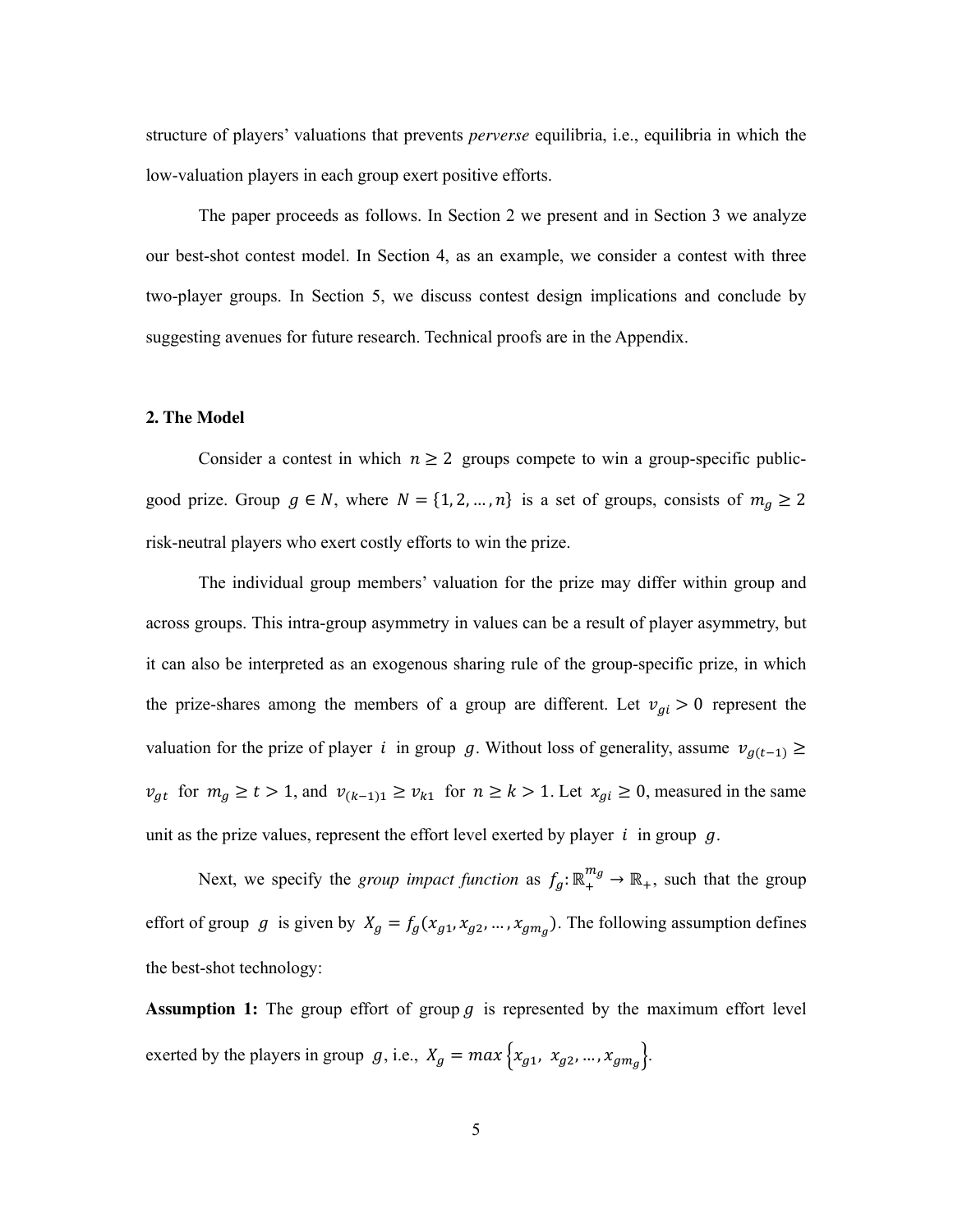To specify the winning probability of group g, denote  $p_g(X_1, X_2, ..., X_n): \mathbb{R}^n_+ \to [0,1]$ as a *contest success function* (Münster, 2009). *Assumption 2* specifies the regularity conditions for  $p_{q}$ .

**Assumption 2:**  $p_g(0, 0, ..., 0) = 1/n$ ,  $\sum_g p_g = 1$ ,  $\frac{\partial p_g}{\partial x_g}$  $\frac{\partial p_g}{\partial X_g} \geq 0, \frac{\partial^2 p_g}{\partial X_g^2}$  $\frac{\partial^2 p_g}{\partial x_g^2} \leq 0$ ,  $\frac{\partial p_g}{\partial x_k}$  $\frac{\partial p_g}{\partial x_k} \leq 0, \frac{\partial^2 p_g}{\partial x_k^2}$  $\frac{\partial}{\partial x_k^2} \geq 0$ where  $k, g \in N$  and  $k \neq g$ . Furthermore,  $\frac{\partial p_g}{\partial x_g} > 0$ ,  $\frac{\partial^2 p_g}{\partial x_g^2}$  $\frac{\partial^2 P g}{\partial x_g^2}$  < 0 for some  $X_k > 0$ , and  $\partial p_g$  $\frac{\partial p_g}{\partial x_k} < 0, \frac{\partial^2 p_g}{\partial x_k^2}$  $\frac{\partial P_g}{\partial X_k^2} > 0$  for  $X_g > 0$ .

We assume that all players forgo their efforts and they have a common cost function as described by *Assumption 3*.

**Assumption 3:**  $c: \mathbb{R}_+ \to \mathbb{R}_+$  is the common cost function of effort with the following properties:  $c(0) = 0$ ,  $\frac{\partial c(x_{gi})}{\partial x_{gi}}$  $\frac{c(x_{gi})}{\partial x_{gi}} > 0$ ,  $\frac{\partial^2 c(x_{gi})}{\partial x_{gi}^2}$  $\frac{\partial (x_{gi})}{\partial x_{gi}^2} \geq 0.$ 

Only the members of the winning group receive the prize, while all other players receive nothing. Let  $\pi_{gi}$  represent the payoff for player *i* in group g. Under the above assumptions, the payoff for player  $i$  in group  $q$  is

$$
\pi_{gi} = v_{gi} \ p_g(X_1, X_2, \dots, X_n) - c(x_{gi}). \tag{1}
$$

Equation (1) along with the three assumptions represents the *best-shot group contest*. To close the structure we assume that all players in the contest choose their effort levels independently and simultaneously, and that all of the above (including the valuations, group compositions, impact functions, and the contest success function) is common knowledge.

We use the following definitions throughout the paper.

**Definition 1:** If player *i* in group *g* exerts strictly positive effort, i.e.,  $x_{gi} > 0$ , then the player is called *active*. Otherwise (when  $x_{gi} = 0$ ) the player is called *inactive*.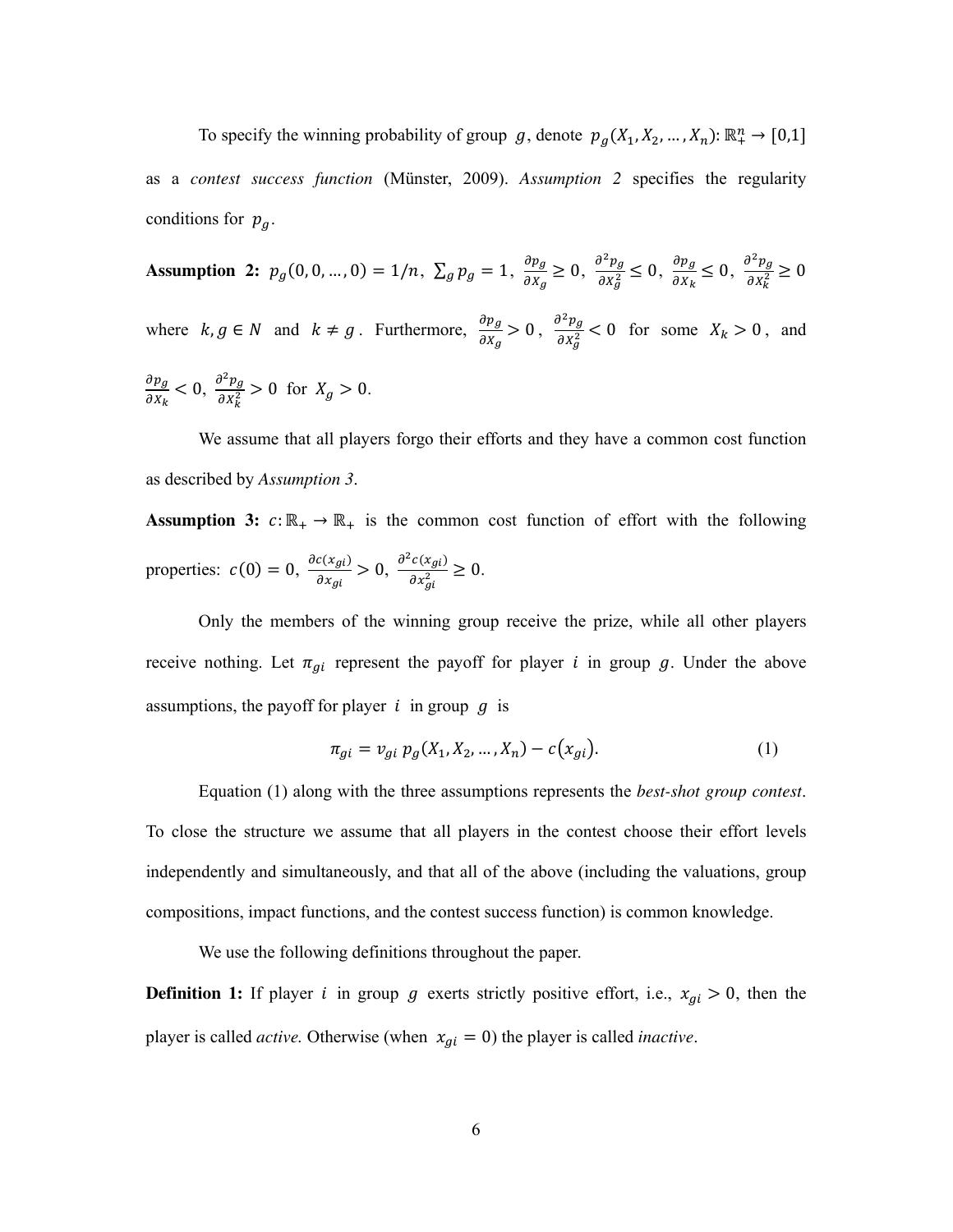**Definition 2:** If at least one player in group  $g$  exerts strictly positive effort, i.e.,  $X_g > 0$ , then group  $g$  is called *active*. Otherwise (when  $X_g = 0$ ) the group is called *inactive*.

#### **3. The Equilibria of the Game**

We employ Nash equilibrium as our solution concept and begin by stating *Lemma 1*. This lemma points out that there are always at least two groups that actively participate in a best-shot contest.

**Lemma 1:** *In any equilibrium at least two groups are active*.

Assumption *1* gives rise to *Lemma 2*.

**Lemma 2:** *In an equilibrium only one player in each group, if any, is active.* 

Next, let  $x_{gi}^b \in \mathbb{R}_+$  denote the best-response of player *i* in group *g* in a situation where player  $i$  is a unique player in group  $g$ . *Lemma* 3 follows.

**Lemma 3:** *Given the effort levels of other groups,*  $x_{g(t-1)}^b \ge x_{gt}^b$  *for*  $m_g \ge t > 1$ .

*Lemmas 1* and *2* transform the game into a generalized version of an asymmetric value individual contest, whereas *Lemma 3* provides restrictions on the participation of the players. A combination of the three lemmas gives *Corollary 1* that we state without proof.

**Corollary 1:** *An equilibrium in which player 1s in group 1 and 2 are active always exists.* 

It follows from *Lemma 3* that  $x_{g1}^b > 0$  for some  $g \le k \le n$  and  $x_{g1}^b = 0$  for  $g > k$ , i.e., given the distribution of values, there can be instances in which the best response for every player in a group is to exert no effort, as each of their valuation is low enough and exerting any positive effort will result in a negative payoff.

The general nature of the current setup restricts us from finding closed form solution for participation and equilibrium effort. To make the problem tractable and attain closed form solutions we make the following restrictive assumptions. First, following the axiomatic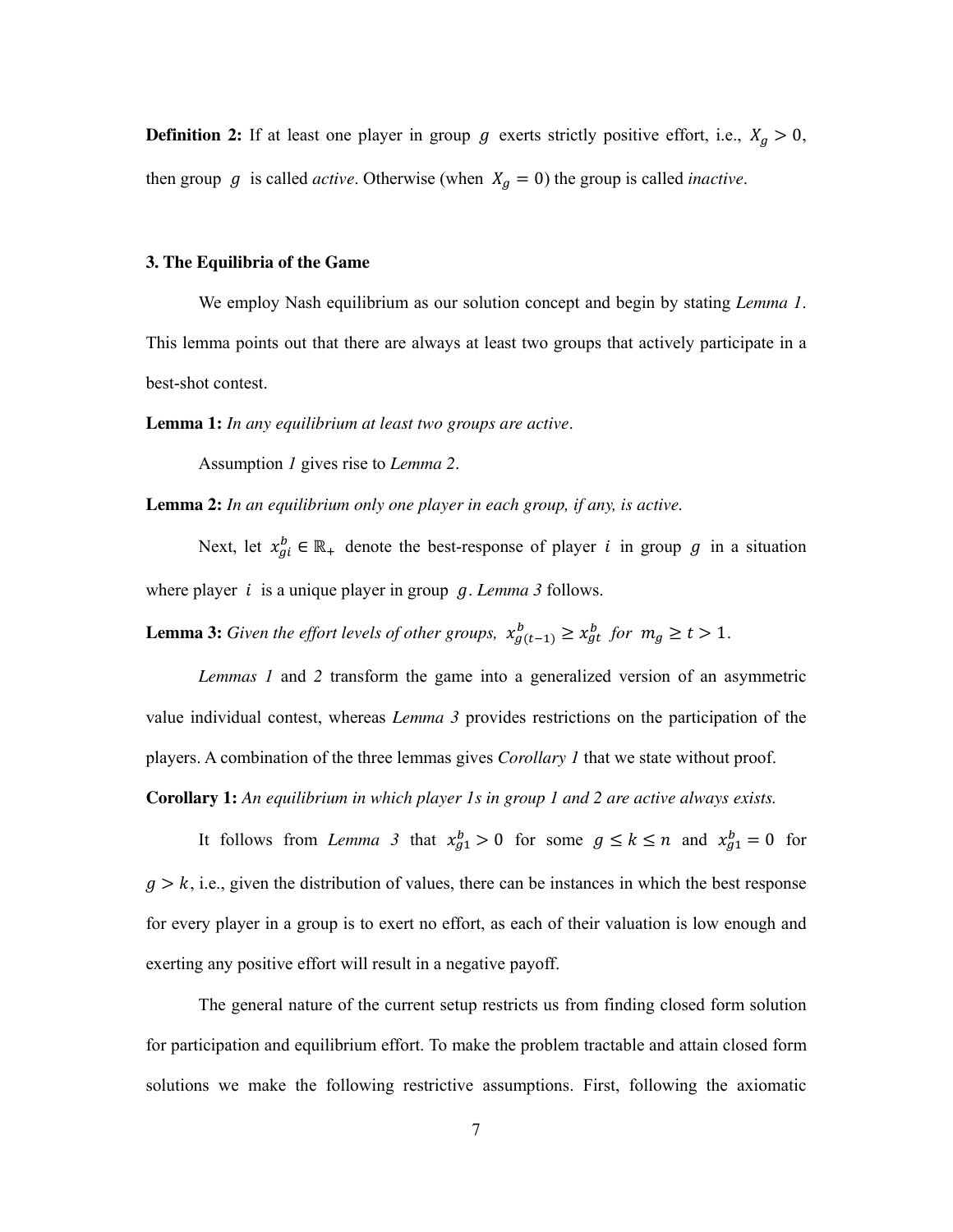foundation of Münster (2009) we apply a logit (Tullock, 1980) form group contest success function. Second, we use linear cost function with unit marginal cost.

**Assumption 2':** The probability of winning the prize for group  $q$  is

$$
p_g(X_1, X_2, ..., X_n) = \begin{cases} \frac{X_g}{\sum_{k=1}^n X_k} & \text{if } \sum_{k=1}^n X_k > 0\\ \frac{1}{n} & \text{if } \sum_{k=1}^n X_k = 0 \end{cases}.
$$

**Assumption 3':** The common cost function is  $c(x_{gi}) = x_{gi}$ .

*Lemmas 1, 2* and *3* under these two assumptions convert the best-shot group contest into a generalized asymmetric individual lottery contest in which each group behaves like an individual contestant, but the valuation of the individual contestant may change depending on which group member within a group is active. We use the results on asymmetric individual contest by Stein  $(2002)$ , who shows that in an *n*-player asymmetric contest some players may not be active in an equilibrium. Using *Proposition 1* of Stein (2002) we state the condition in *Lemma 4* for active participation in the contest.

**Lemma 4:** *Suppose each player*  $E_j$  *in group*  $j = 1, 2, ..., k - 1(\leq n - 1)$  *is already active. Then for at least one more player from any other group to be active, the following condition* 

*has to be satisfied:* $v_{k1} > \frac{(k-2) \prod_{j \leq k} v_{jE_j}}{\sum_{i \leq k} \prod_{t \neq i, t \leq k} v_{tk}}$  $\frac{\sum_{j < k} \sum_{j < k} v_{tj}}{\sum_{j < k} \prod_{t \neq j, t < k} v_{tj}}.$ 

*Lemma 4* gives us a set of sufficient conditions to exclude one or more groups from participating in the best-shot contest. This lemma also gives *Corollary 2* that shows the needed parametric restriction which, in turn, ensures participation of all the groups in an equilibrium.

**Corollary 2:** *If*  $v_{n1} > \frac{(n-2)\prod_{j \leq n} v_{j1}}{\sum_{i \leq n} \prod_{i \neq j \leq n} v_{i1}}$  $\frac{(n-2) \prod_{j \leq n} \nu_{j1}}{\sum_{j \leq n} \prod_{t \neq j, t \leq n} \nu_{t1}}$  then, in an equilibrium, all n groups are active.

Based on *Corollary 2*, assume that first  $n_1$ (< *n*) groups are active in an equilibrium

where each player  $E_j$  in group  $j = 1, 2, ..., n_1$  is active, i.e.,  $v_{n_1 1} > \frac{(n_1 - 2) \prod_{j < n_1} v_{j E_j}}{\sum_{i \le n_1} \prod_{\xi \neq j, \xi \le n_1} v_{\xi \xi}}$  $\sum_{j\leq n_1}$  I I  $t \neq j, t \leq n_1$   $v_{tE_t}$ and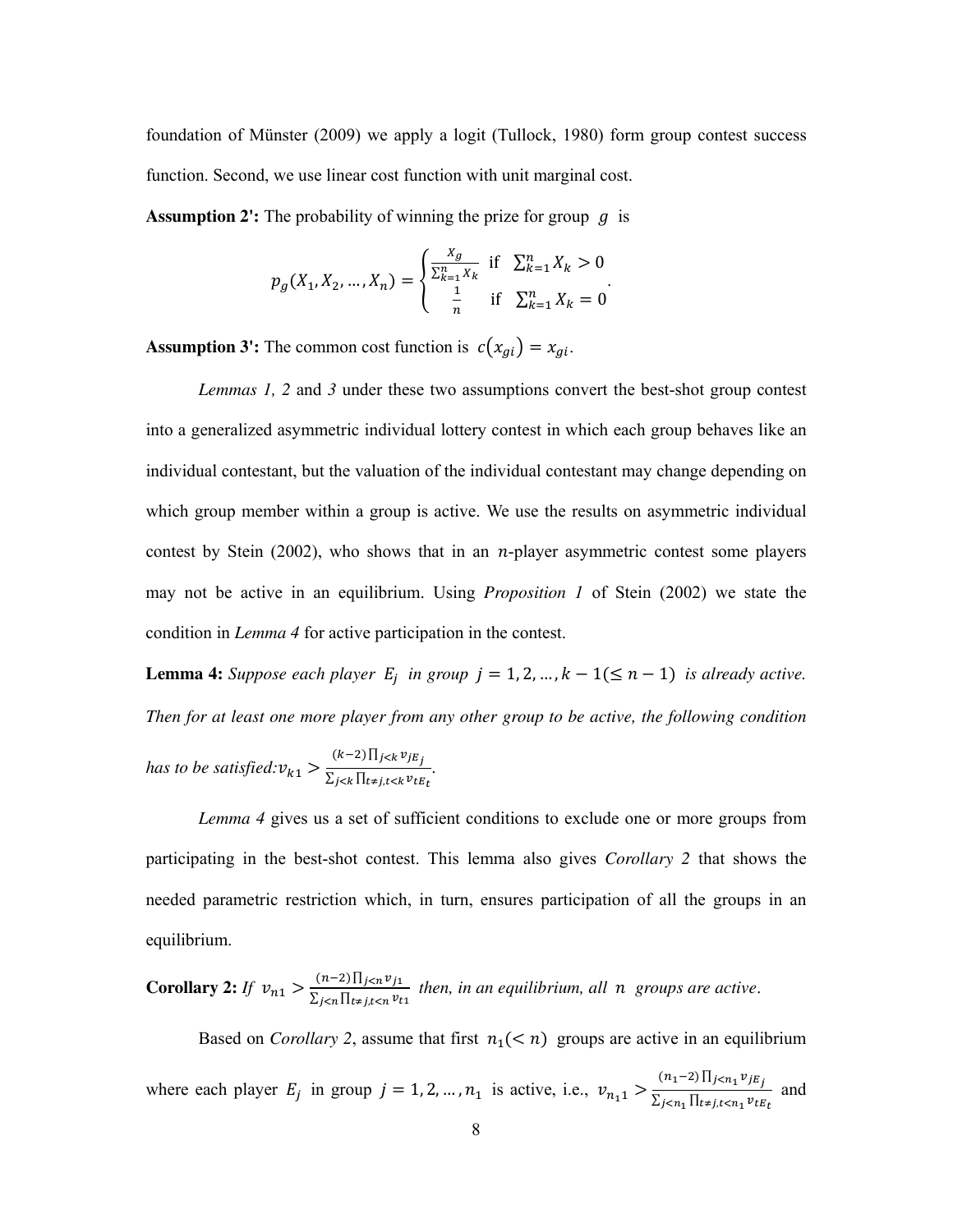$v_{(n_1+1)1}$  <  $((n_1+1)-2)\prod_{j<(n_1+1)} v_{jm_j}$  $\sum_{j \leq (n_1+1)} \prod_{t \neq j, t \leq (n_1+1)} v_{tm}$ *.* From *Lemmas 1*, *2*, *3* and *4*, one can expect that, under certain restrictions, there exists an equilibrium in which player 1 (the highest-valuation player) in each active group exerts strictly positive effort and the other group members free-ride by exerting no effort, i.e.,  $E_i = 1$  for each active group j. In such a case, each highestvaluation active player exerts the equilibrium effort in an  $n_1$ -player individual contest with asymmetric values as in Stein (2002). It is easy to verify that this constitutes an equilibrium as no player, exerting strictly positive or zero effort, has an incentive to deviate from the effort level. This is summarized in *Proposition 1*.

**Proposition 1:** Suppose 
$$
v_{n_1 1} > \frac{(n_1 - 2) \prod_{j \le n_1} v_{j_1}}{\sum_{j \le n_1} \prod_{t \ne j, t \le n_1} v_{t_1}}
$$
 and  $v_{(n_1 + 1)1} < \frac{((n_1 + 1) - 2) \prod_{j \le (n_1 + 1)} v_{j m_j}}{\sum_{j \le (n_1 + 1)} \prod_{t \ne j, t \le (n_1 + 1)} v_{t m_t}}$ ,  
i.e., only first  $n_1$  groups are active. Define  $x_{g1}^* = \frac{n_1 - 1}{\sum_{k=1}^{n_1} v_{k1}^{-1}} \left(1 - (n_1 - 1) \frac{v_{g1}^{-1}}{\sum_{k=1}^{n_1} v_{k1}^{-1}}\right)$ . Then a  
profile  $((x_{11}^*, 0, \dots, 0), (x_{21}^*, 0, \dots, 0), \dots, (x_{n_1 1}^*, 0, \dots, 0), (0, \dots, 0), \dots, (0, \dots, 0))$  is a Nash  
equilibrium of the best-shot group contest.

The implication of *Proposition 1* is that in the equilibrium only one of the players with the highest stake, or the most efficient player, exerts effort on behalf of the active group and all other group members free-ride by exerting no effort.<sup>4</sup> This particular equilibrium indicates that in a market coalition such as an RJV or a defense coalition such as *NATO*, the most efficient player does not benefit from being a member of the coalition, instead of contesting as an individual player. Therefore, the equilibrium described by *Proposition 1* does not justify the inclusion of the most efficient player in a coalition formation due to the

-

<sup>&</sup>lt;sup>4</sup> This equilibrium is equivalent to the equilibrium in a group contest with perfect-substitutes impact function as in Baik (1993). The equilibrium strategies are also similar to the equilibrium strategies in best-shot public good games (Hirshleifer, 1983).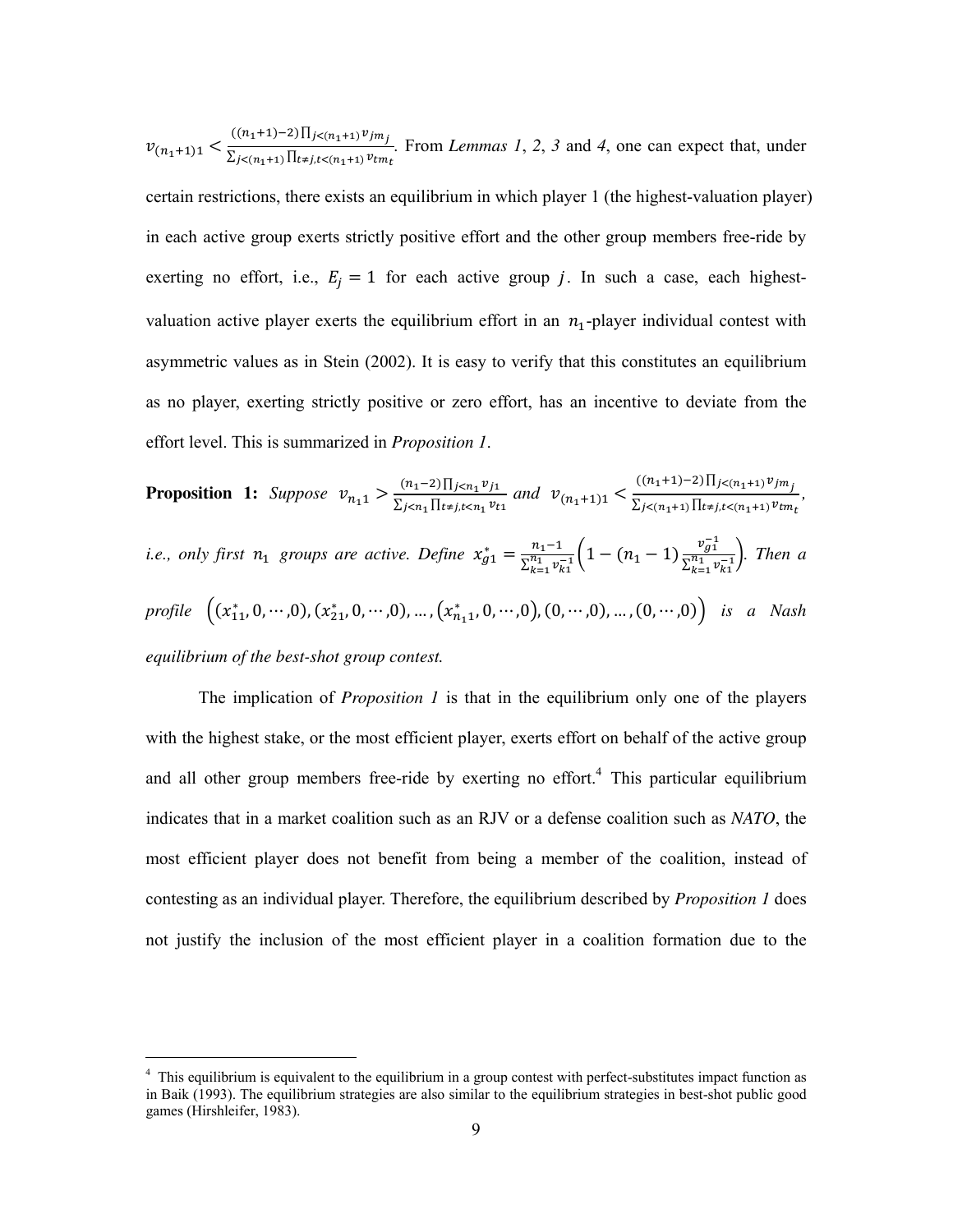*exploitation of the great by the small* (Olson, 1965), i.e., exploitation of the most efficient players by other members.<sup>5</sup>

Coalition formation may be justified if there are *perverse* equilibria in which the most efficient players can free-ride on other players' efforts. Or, in other words, in those equilibria the 'top guns' do not fire and there is *exploitation of the small by the great*. *Proposition 2* shows that indeed *perverse* equilibria exist, justifying the existence of market, political and international coalitions under best-shot technology.

**Proposition 2:** *Suppose*  $v_{n_1 1} > \frac{(n_1-2)\prod_{j$  $\frac{(n_1-2)\prod_{j\leq n_1}v_{j1}}{\sum_{j\leq n_1}\prod_{t\neq j,t\leq n_1}v_{t1}}$  and  $v_{(n_1+1)1} \leq \frac{((n_1+1)-2)\prod_{j\leq (n_1+1)}v_{jm_j}}{\sum_{j\leq (n_1+1)}\prod_{t\neq j,t\leq (n_1+1)}v_{tm}}$  $\sum_{j \leq (n_1+1)} \prod_{t \neq j, t \leq (n_1+1)} v_{tm}$ 

*.* 

Define 
$$
x_{gE_g}^* = \frac{n_1 - 1}{\sum_{k=1}^{n_1} v_{kE_k}^{-1}} \left( 1 - (n_1 - 1) \frac{v_{gE_g}^{-1}}{\sum_{k=1}^{n_1} v_{kE_k}^{-1}} \right)
$$
 where  $E_g > 1 \forall g \in N_1 = \{1, 2, ..., n_1\}$ .  
\nThen a profile  $\left( (0, ..., 0, x_{1E_1}^*, 0, ..., 0), ..., (0, ..., 0, x_{n_1E_{n_1}}^*, 0, ..., 0), ..., (0, ..., 0) \right)$  is a Nash

equilibrium of the best-shot group contest if 
$$
\frac{v_{g1}}{v_{gE_g}} \leq \left(1 + \sqrt{1 - (n_1 - 1) \frac{v_{gE_g}^{-1}}{\sum_{k=1}^{n_1} v_{kE_k}^{-1}}}\right) \ \forall g \in N_1
$$

*Proposition* 2 fully characterizes the set of equilibria for the best-shot group contest. This proposition shows that it is possible for a coalition to exist in which there is *exploitation of the small by the great*, and in which the most efficient player can earn a higher payoff as an inactive member of a group rather than contesting as an individual player. Nevertheless, the final payoff of each player, including the most efficient players, crucially depends on the equilibrium selection and the coordination between group members.

The rent dissipation results are very different in the current analysis compared to the group contests with other group impact functions or the best-shot public good games. We know that in the case of a perfect-substitutes impact function, the total rent dissipation is

-

 $5$  One may argue, however, that the most efficient player may still be better off being a member of the coalition, instead of contesting as an individual player, because it prevents the other members from exerting effort as potential opponents.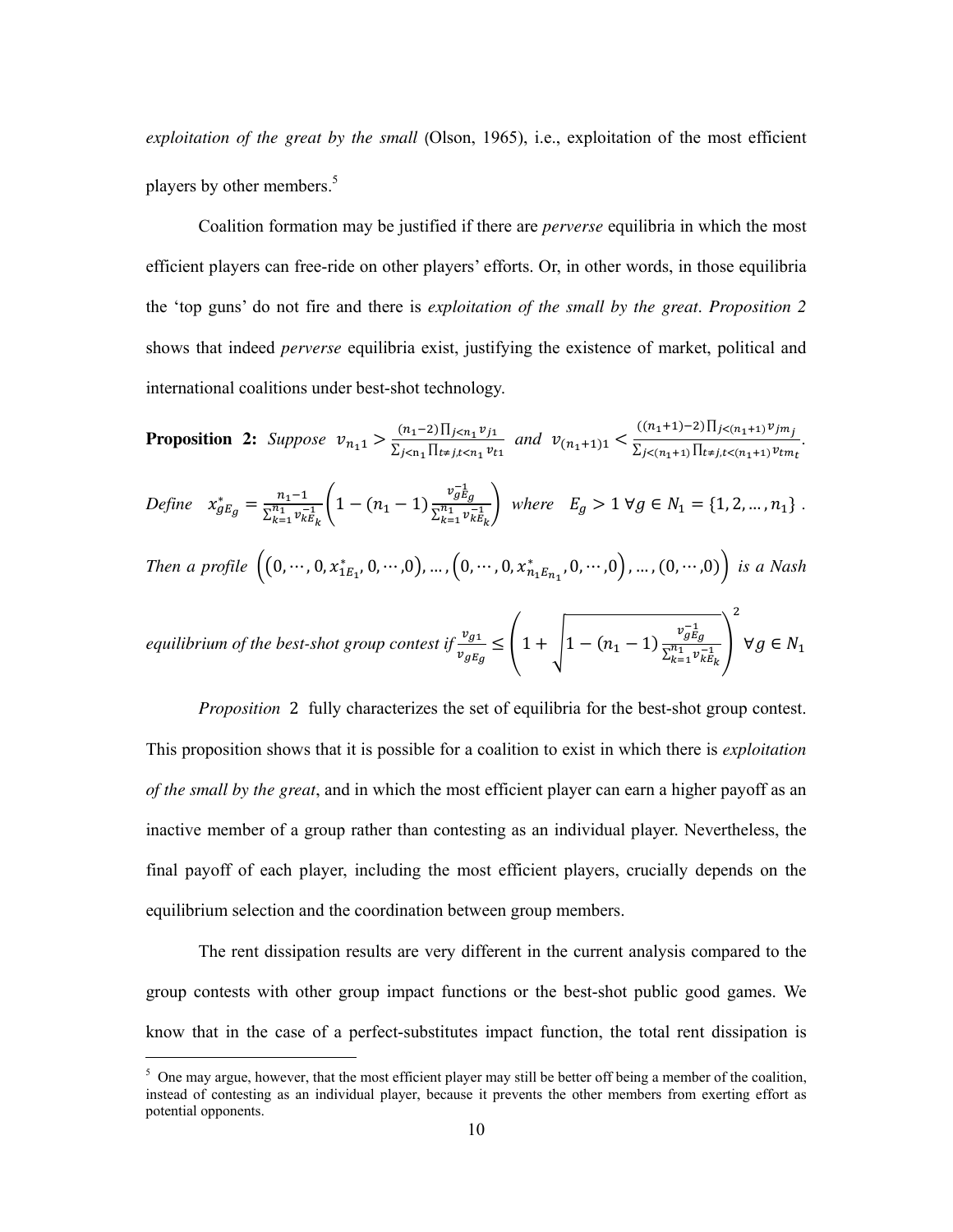uniquely determined (Baik, 1993) and a coalition-proof equilibrium is unique in the case of a weakest-link impact function (Lee, 2012). It is not trivial to fully rank the equilibria in the best-shot case in terms of rent dissipation. The following corollary points out the highest and the lowest possible rent dissipation in the best-shot group contest.

**Corollary 3:** *The highest (lowest) possible equilibrium rent is dissipated for a given number of active groups, when only the highest (lowest) value players in each active group exert strictly positive effort. The rent dissipation is intermediate otherwise.* 

## **4. An Example with Three Two-Player Groups**

To portray a simple diagrammatic explanation of our general results we consider an example with three two-player groups, where there are three groups and each group consists of two players. First, we show conditions for which one group becomes inactive and the contest is reduced to a contest between two two-player groups. Then we characterize the set of equilibria for this reduced form contest.

As shown in *Lemmas 1* and *2*, in any equilibrium at least two groups will be active and only one player in each group will be active. One can show that there can be 20 equilibria in which one player in each group is active and at least two groups are active. Now we impose condition  $v_{31} < \frac{v_{12}v_{22}}{v_{12}+v_{22}}$  $\frac{v_{12}v_{22}}{v_{12}+v_{22}}$ . From *Lemma* 4, this means that both members of group 3 have relatively low valuations of the prize and active participation in the contest ensures loss to them. Hence, both players in group 3 exert no effort and group 3 is always inactive. As a result the set of equilibria reduces to only 4. Let us denote the equilibrium in which the player *i* from group 1 and the player *j* from group 2 are active as  $N_{ij}$ . Then the four possible equilibria are  $N_{11}$ ,  $N_{12}$ ,  $N_{21}$ , and  $N_{22}$ . Also, define  $\alpha_1 \equiv \frac{v_{11}}{v_{12}}$  $\frac{v_{11}}{v_{12}} (\ge 1)$  and  $\alpha_2 \equiv \frac{v_{21}}{v_{22}}$  $\frac{\nu_{21}}{\nu_{22}} (\geq 1).$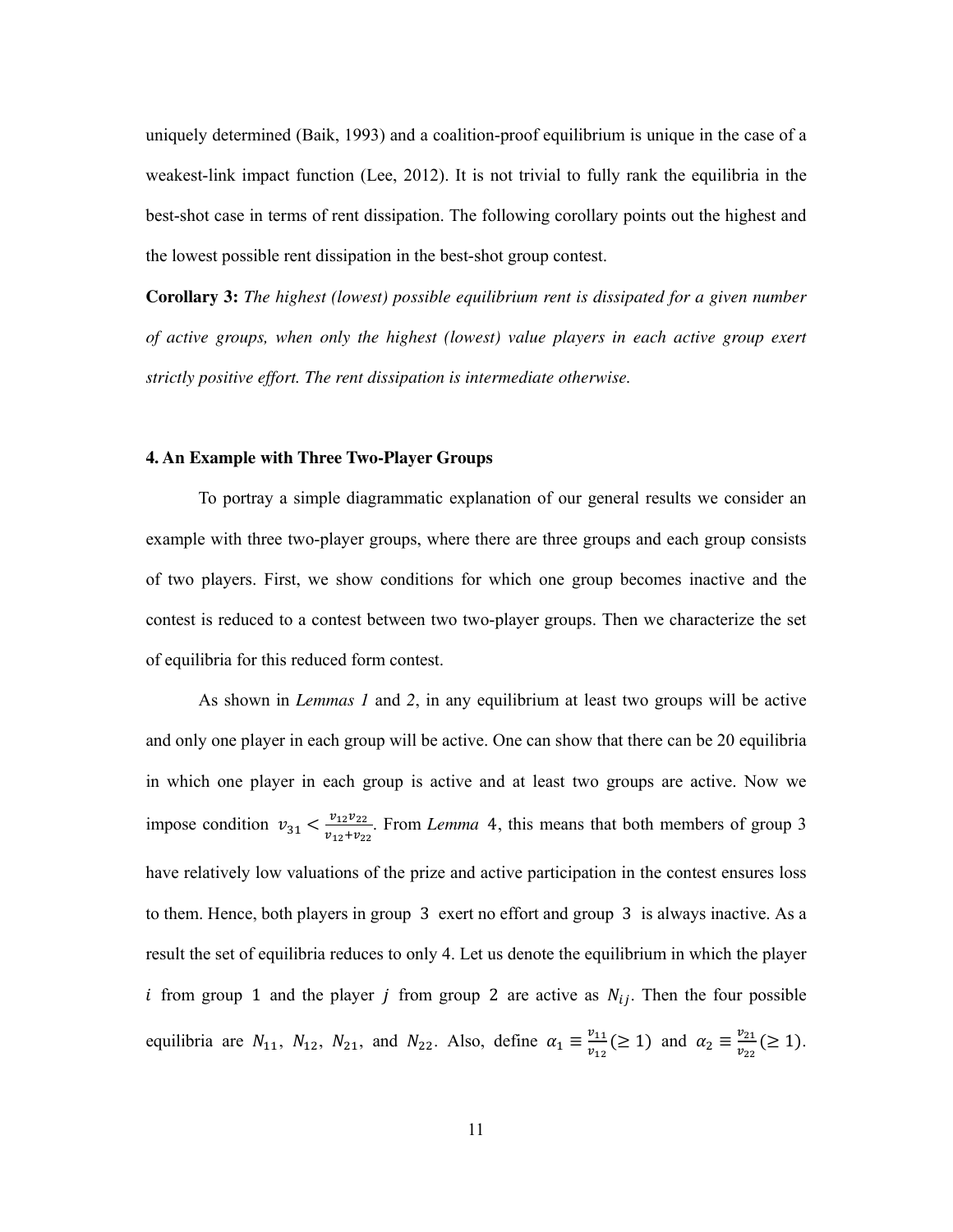The necessary restrictions on parameters and the resulting equilibria are summarized in Table 1 and are shown diagrammatically in Figure 1.

| Equilibrium           | $x_{11}$                                            | $x_{12}$                                                                                  | $x_{21}$                                  | $x_{22}$                                          | <b>Equilibrium Conditions</b>                                                                                                                     |
|-----------------------|-----------------------------------------------------|-------------------------------------------------------------------------------------------|-------------------------------------------|---------------------------------------------------|---------------------------------------------------------------------------------------------------------------------------------------------------|
| $\boldsymbol{N_{11}}$ | $v_{11}^2 v_{21}$<br>$\overline{(v_{11}+v_{21})^2}$ | $\boldsymbol{0}$                                                                          | $v_{11}v_{21}^2$<br>$(v_{11} + v_{21})^2$ | $\mathbf{0}$                                      | No condition required                                                                                                                             |
| $N_{12}$              | $\frac{v_{11}^2 v_{22}}{(v_{11} + v_{22})^2}$       | $\boldsymbol{0}$                                                                          | $\boldsymbol{0}$                          |                                                   | $\left  \frac{v_{11}v_{22}^2}{(v_{11}+v_{22})^2} \right  \alpha_2 \le \left(1+\sqrt{\frac{v_{22}}{\alpha_1 v_{12}+v_{22}}}\right)$                |
| $N_{21}$              | $\boldsymbol{0}$                                    | $\frac{v_{12}^2 v_{21}}{(v_{12} + v_{21})^2} \frac{v_{12} v_{21}^2}{(v_{12} + v_{21})^2}$ |                                           | $\boldsymbol{0}$                                  | $\alpha_1 \le \left(1 + \sqrt{\frac{v_{12}}{v_{12} + \alpha_2 v_{22}}}\right)$                                                                    |
| $N_{22}$              | $\boldsymbol{0}$                                    | $\frac{v_{12}^2 v_{22}}{(v_{12} + v_{22})^2}$                                             | $\boldsymbol{0}$                          | $v_{12}v_{22}^2$<br>$\frac{1}{(v_{12}+v_{22})^2}$ | $\alpha_1 \leq \left(1 + \sqrt{\frac{v_{12}}{v_{12} + v_{22}}}\right)$ ,<br>$\alpha_2 \le \left(1 + \sqrt{\frac{v_{22}}{v_{12} + v_{22}}}\right)$ |

**Table 1: Equilibrium Effort and Corresponding Condition (Two Active Groups).** 

**Figure 1: The Equilibria.** 

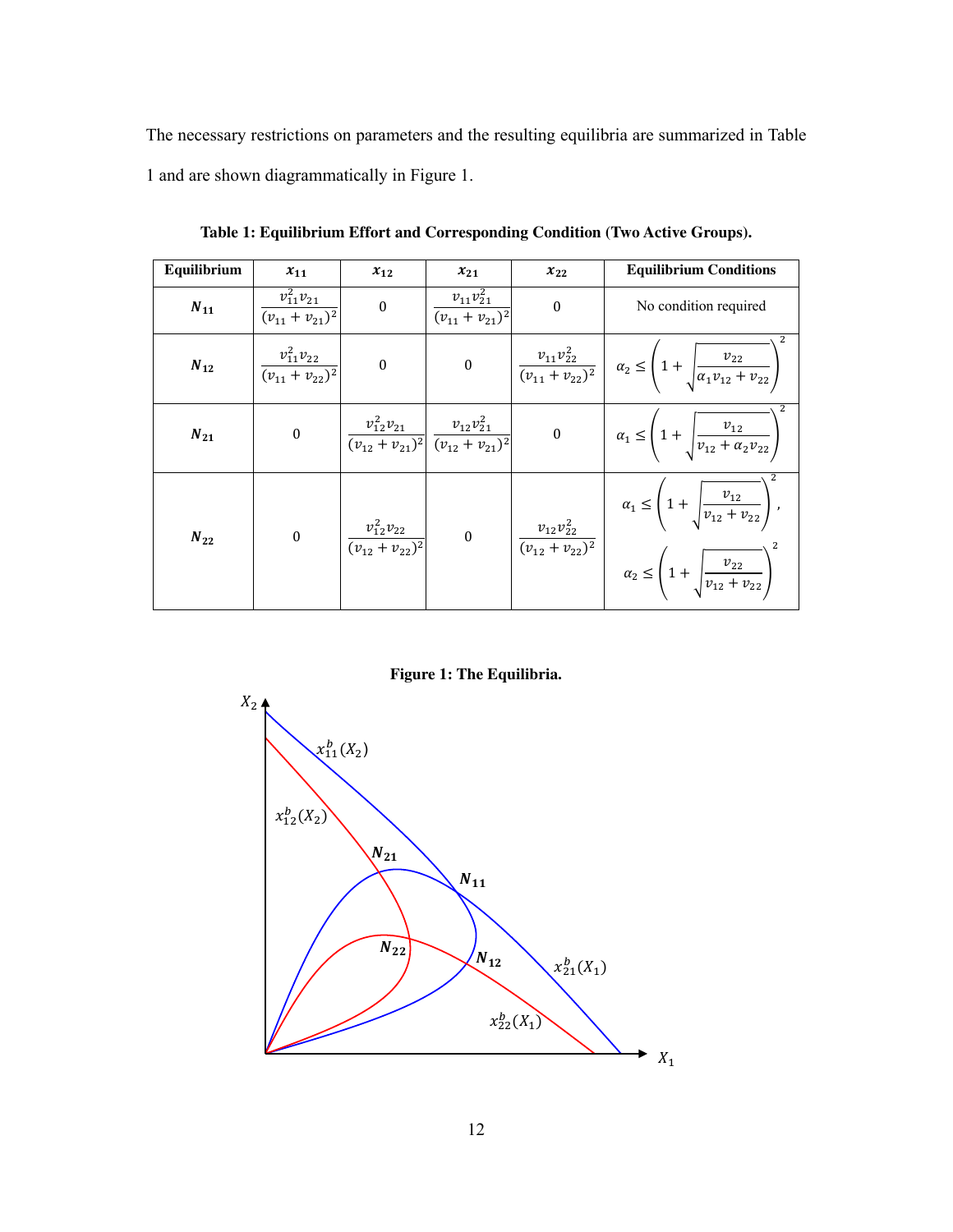As stated in *Corollary* 3, the rent dissipation is highest for  $N_{11}$ , lowest for  $N_{22}$  and intermediate for the other two equilibria. This gives the flexibility to a contest designer not only to select the equilibrium in terms of active players but also in terms of rent dissipation. Depending on the distribution of values different equilibria may exist, and thus the designer may want to impose certain restrictions to select a set of desirable equilibria. Figure 2 summarizes the required equilibrium conditions for  $N_{11}$ ,  $N_{12}$ ,  $N_{21}$ , and  $N_{22}$  equilibria in  $\alpha_1 - \alpha_2$  graph. Note that the equilibrium  $N_{11}$  always exists in which 'top guns' fire. However, there are six segments of the graph where, in addition to  $N_{11}$ , perverse equilibria exist in which 'top guns' do not fire.





## **5. Discussion**

In this paper we construct and analyze the best-shot group contest. We find that depending on the distribution of values there can be multiple equilibria, but in each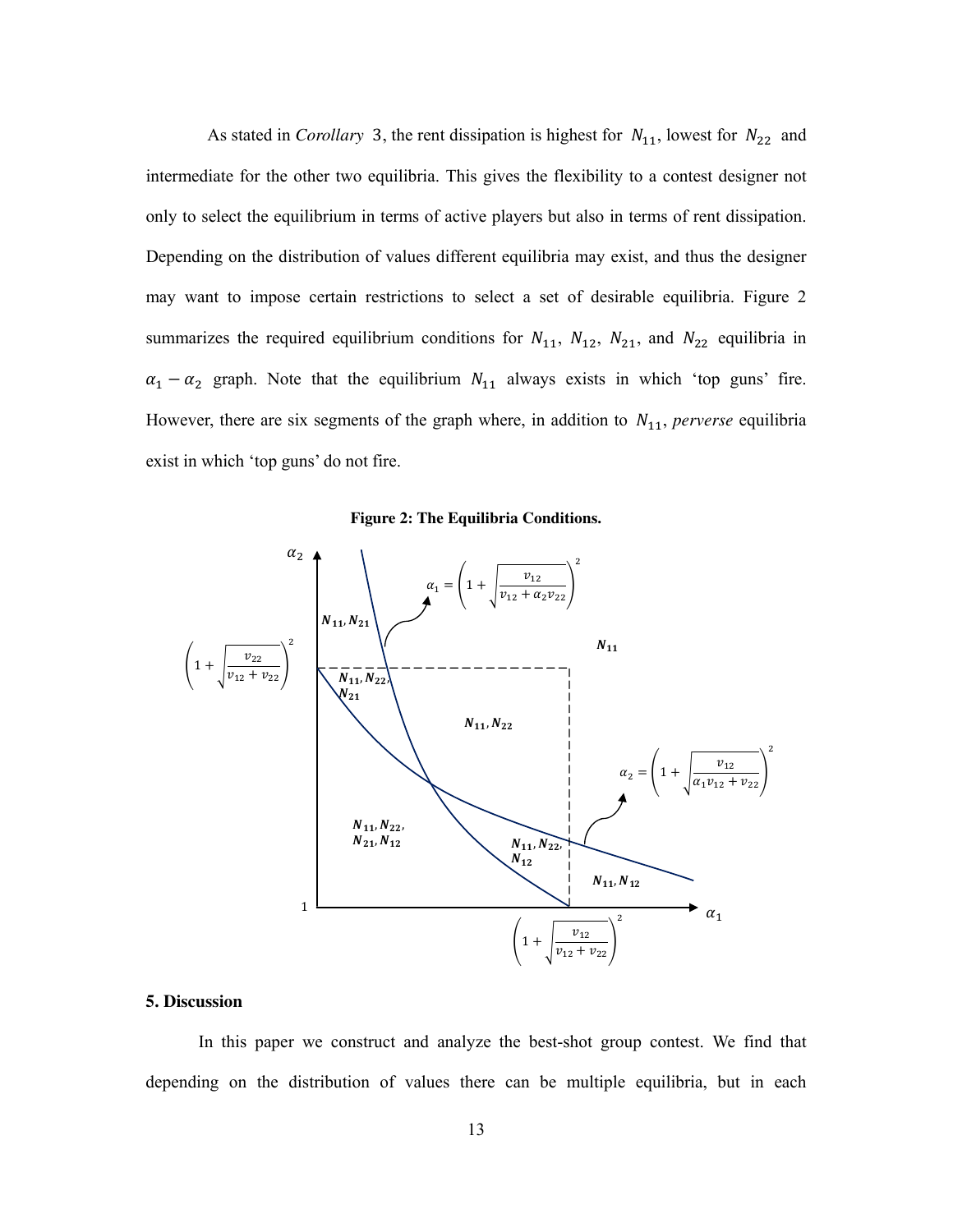equilibrium only one player from each group exerts strictly positive effort.<sup>6</sup> This result is robust to the number of groups, the number of players in each group, and the valuations of players. However, the exact equilibrium strategies and rent dissipation are not uniquely determined and are not robust.

We identify the conditions on the distribution of values that can give rise to multiple equilibria. A contest designer may use such conditions to achieve a given objective. For example, if individual values portray the within-group prize sharing rules, then based on the fairness principle (Phillips, 1997) a designer can assign players to the groups such that most efficient players always exert positive efforts. On the other hand, the objective of a designer can be to either achieve the highest efficiency (Barr, 2004) or the lowest rent dissipation (Tullock, 1980). In any case, the appropriate distribution of values can be selected to meet the objective.

In the context of public goods and defense economics literature (Hirshleifer 1983, 1985; Bliss and Nalebuff, 1984; Harrison and Hirshleifer, 1989; Cornes, 1993) it has been well recognized that using best-shot technology leads to equilibria in which the most able players contribute to the public good. This result has been well known as the *exploitation of the great by the small* (Olson, 1965), and it has been used to argue that it is difficult to sustain market or defense coalitions because of the low incentives (or none) for efficient players to join the coalition. The current study shows that, there may be scenarios where there is *exploitation of the small by the great*, i.e., *perverse* equilibria in which 'top guns' do not fire and the most efficient players free-ride on other players' efforts. This result has important implications, as it justifies coalition formation under the best-shot structure.

-

<sup>6</sup> Multiple equilibria have also been documented in simple two-player lottery contests with spillovers (Chowdhury and Sheremeta, 2011).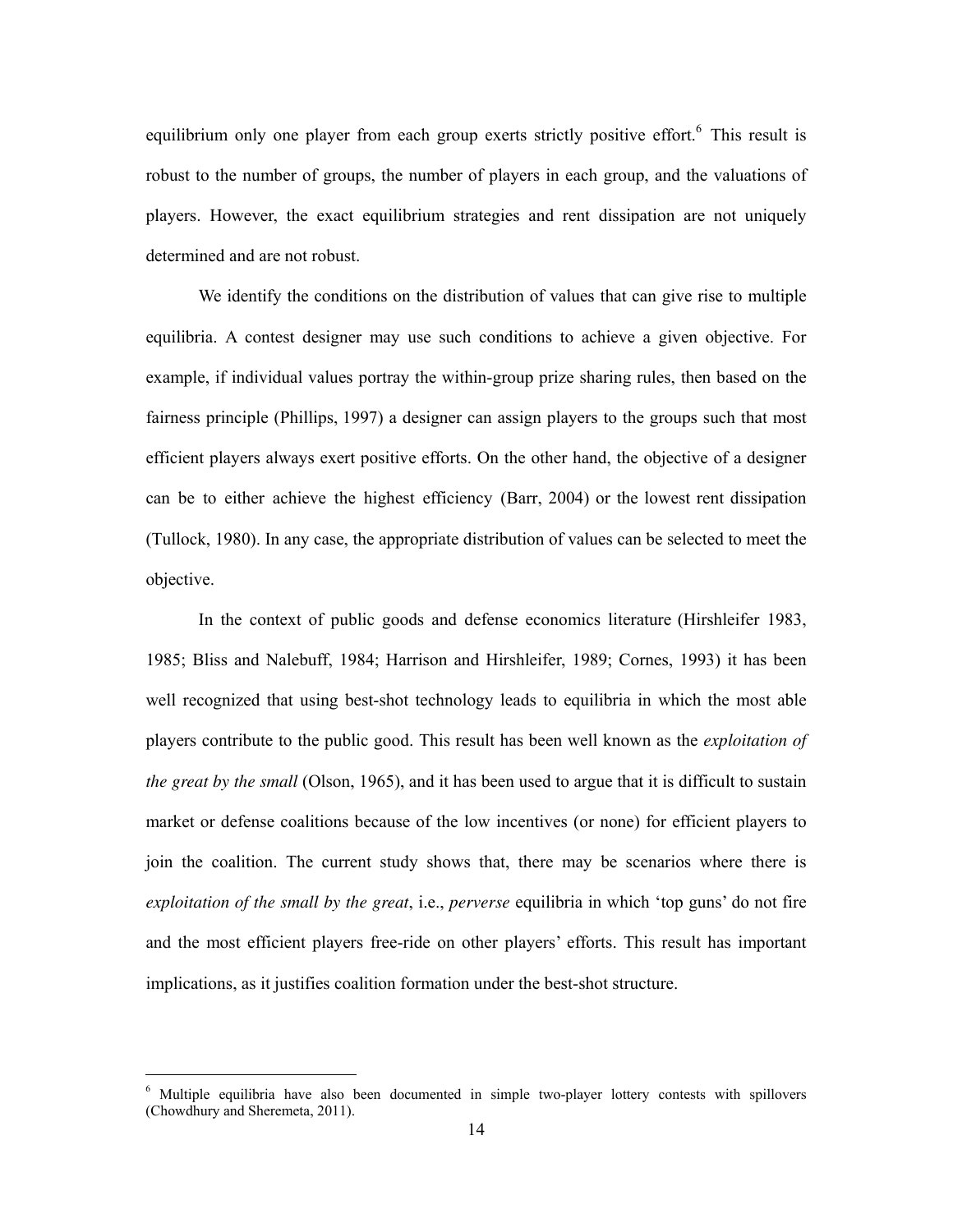The existence of multiple equilibria in the best-shot group contest also raises the issue of equilibrium selection (Galeotti et al., 2010; Dall'Asta et al., 2011). As in the existing literature, if one models the issues of system reliability or defense mechanisms in terms of best-shot public good game, then a unique equilibrium ensures no equilibrium selection concerns. However, if one models the aforementioned situations in a more realistic contest setting, then the existence of multiple equilibria will affect the comparative statics results. Hence, our findings reinforce the need for further research on equilibrium selection in contests with best-shot impact functions. Even in the simplest case with two two-player groups presented in Section 4, we show that depending on the distribution of the players' valuations for the prize, the number of possible equilibria ranges from one to four. Furthermore, if we consider the possibility of mixed strategies (i.e., when active players in the same group have the same valuations), or pre-contest coordination strategies, then the equilibrium selection becomes even more complicated. Refining the equilibria based on different equilibrium selection criteria is an interesting avenue for the future research.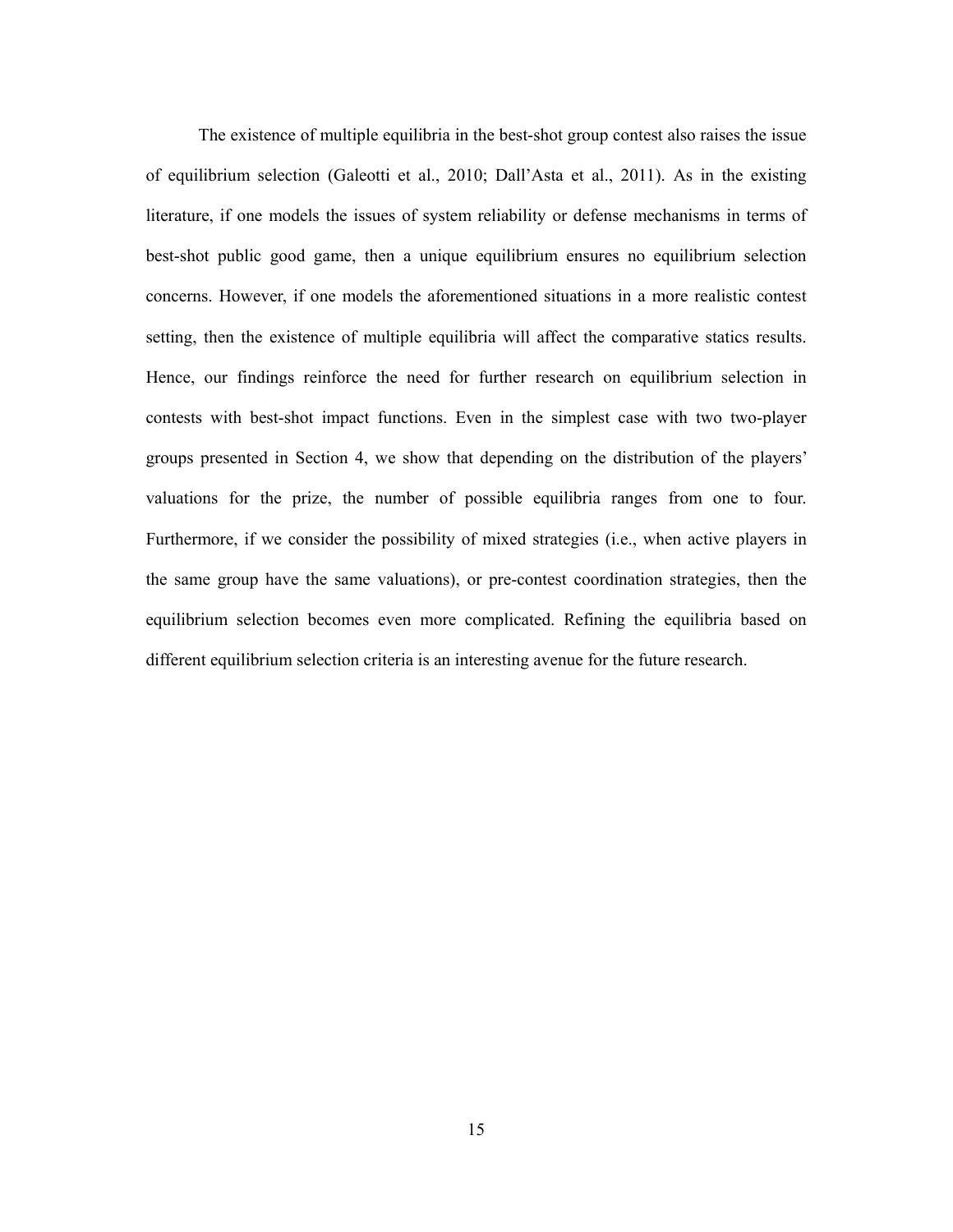## **References**

- Abbink, K., Brandts, J., Herrmann, B. & Orzen, H. (2010). Inter-Group Conflict and Intra-Group Punishment in an Experimental Contest Game. American Economic Review, 100, 420-447.
- Ahn, T.K., R, Isaac, M. & Salmon, T.C. (2011). Rent Seeking in Groups. International Journal of Industrial Organization, 29, 116-125.
- Baik, K.H. (1993). Effort levels in contests: The public-good prize case. Economics Letters, 41, 363-367.
- Baik, K.H., and Shogren, J.F. (1998). A behavioral basis for best-shot public-good contests. In: Baye, M.R. (Ed.), Advances in Applied Microeconomics: Contests, Vol. 7. JAI Press, Stamford, CT, 169-178.
- Baik, K.H., Kim, I.G., and Na, S. (2001). Bidding for a group-specific public-good prize. Journal of Public Economics, 82, 415-429.
- Baik. K.H. (2008). Contests with group-specific public-good prizes. Social Choice and Welfare, 30, 103-117.
- Barr, N. (2004). Economics of the welfare state. New York: Oxford University Press.
- Bergstrom, T., Blume, L., and Varian, H. (1986). On the private provision of public goods. Journal of Public Economics, 29, 25-49.
- Bliss, C.J., and Nalebuff, B. (1984). Dragon-slaying and Ballroom Dancing: The Private Supply of a Public Good. Journal of Public Economics, 25, 1-12.
- Cason, T.N., Sheremeta, R.M. & Zhang, J. (2012). Communication and Efficiency in Competitive Coordination Games. Games and Economic Behavior, 76, 26-43.
- Chowdhury, S.M., and Sheremeta, R.M. (2011). Multiple Equilibria in Tullock Contests. Economics Letters, 112, 216-219.
- Clark, D.J., and Konrad, K.A. (2007). Asymmetric Conflict: weakest-link against Best Shot. Journal of Conflict Resolution, 51, 457-469.
- Conybeare, J.A.C., Murdoch, J.C., and Sandler., T. (1994). Alternative Collective-Goods Models of Military Coalitions: Theory and Empirics. Economic Inquiry, 32, 525-542.
- Cornes, R. (1993), Dyke maintenance and other stories: some neglected types of public goods, Quarterly Journal of Economics, 108, 259-271.
- Dall'Asta, L., Pin, P., and Ramezan-pour., A. (2011). Optimal Equilibria of the Best-Shot Game. Journal of Public Economic Theory, 13, 885-901.
- Dechenaux, E., Kovenock, D., & Sheremeta, R.M. (2012). A Survey of Experimental Research on Contests, All-Pay Auctions and Tournaments. ESI Working Paper.
- Deck, C. & Sheremeta, R.M. (2012). Fight or Flight? Defending Against Sequential Attacks in the Game of Siege. Journal of Conflict Resolution, forthcoming.
- Galeotti, A., Goyal, S., Jackson, M., Vega–Redondo, F., and Yariv, L. (2010). Network Games. Review of Economic Studies, 77, 218-244.
- Harrison, G.W., and Hirshleifer, J. (1989). An experimental evaluation of weakest link/best shot models of public goods. Journal of Political Economy, 97, 201-225.
- Hirshleifer, J. (1983). From weakest-link to best-shot: The voluntary provision of public goods. Public Choice, 41, 371-386.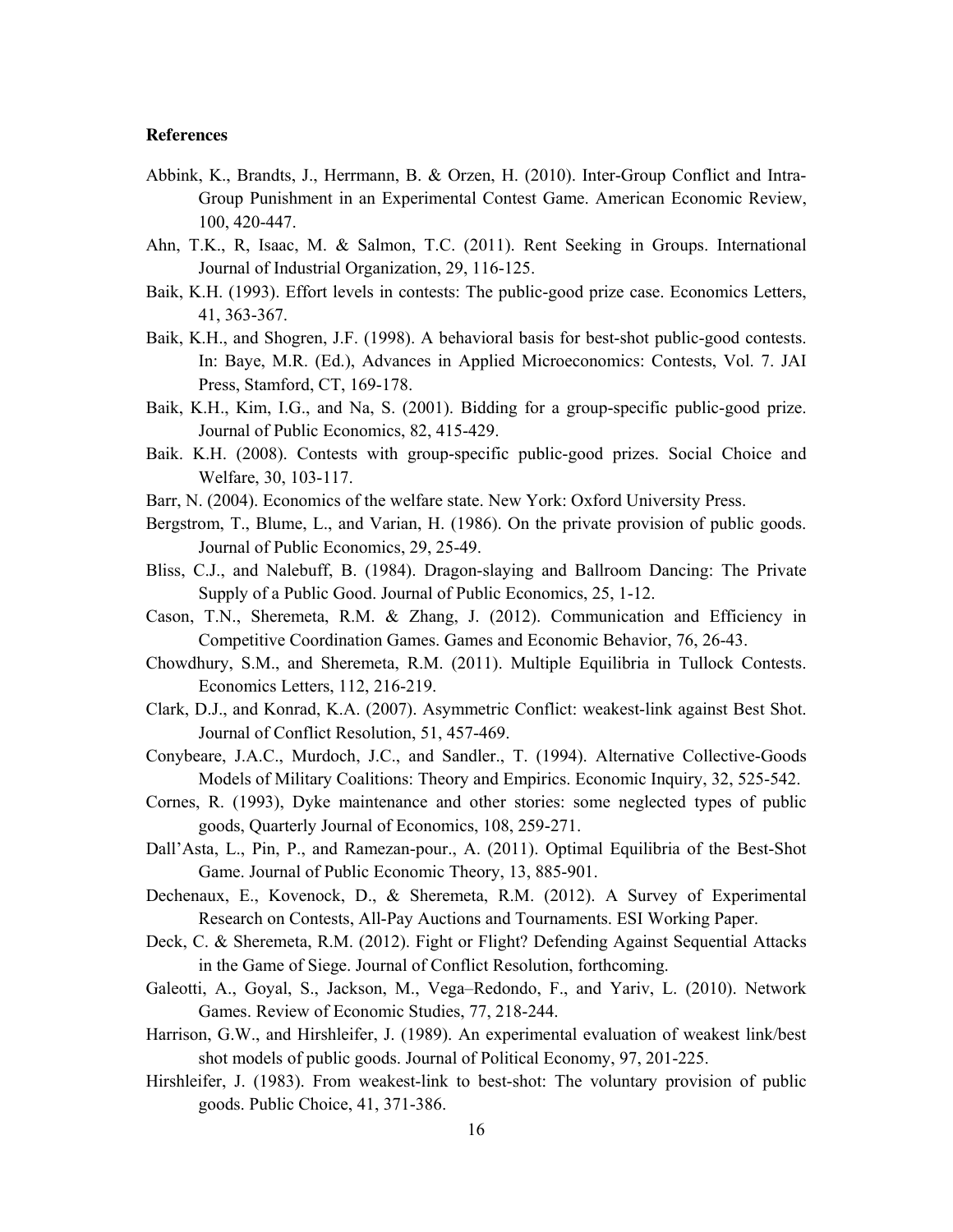Hirshleifer, J. (1985). From weakest-link to best-shot: Correction. Public Choice, 46, 221- 223.

- Katz, E., Nitzan, S. and Rosenberg, J., (1990). Rent seeking for pure public goods. Public Choice, 65, 49–60.
- Kolmar, M. and Wagener A. (2012). Contests and the Private Production of Public goods. Southern Economic Journal, 79, 161-179.
- Kolmar, M., and Rommeswinkel, H. (2010). Group Contests with Complementarities in Efforts, U. of St. Gallen Law & Economics Working Paper No. 2010-12.
- Lee, D. (2012). Weakest-link contests with group-specific public good prizes. European Journal of Political Economy, 28, 238-248.
- Münster, J. (2009). Group contest success functions. Economic Theory, 41, 345-357.
- Olson, M. (1965). The Logic of Collective Action: Public Goods and the Theory of Groups. Harvard University Press, Cambridge, MA.
- Phillips, R.A. (1997). Stakeholder Theory and A Principle of Fairness. Business Ethics Quarterly, 7, 51-66.
- Sheremeta, R.M. (2011). Perfect-Substitutes, Best-Shot, and Weakest-Link Contests between Groups. Korean Economic Review, 27, 5-32.
- Sheremeta, R.M. & Zhang, J. (2010). Can Groups Solve the Problem of Over-Bidding in Contests? Social Choice and Welfare, 35, 175-197.
- Stein, W.E. (2002). Asymmetric rent-seeking with more than two contestants. Public Choice, 113, 325-336.
- Topolyan, I. (2011). Extreme Free-riding in All-pay Auctions. University of Cincinnati Working paper.
- Tullock, G. (1980). Efficient Rent Seeking. In James M. Buchanan, Robert D. Tollison, Gordon Tullock, (Eds.), Toward a theory of the rent-seeking society. College Station, TX: Texas A&M University Press, pp. 97-112.
- Varian, H.A. (2004). System Reliability and Free Riding, Economics of Information Security. Advances in Information Security, 12, 1-15.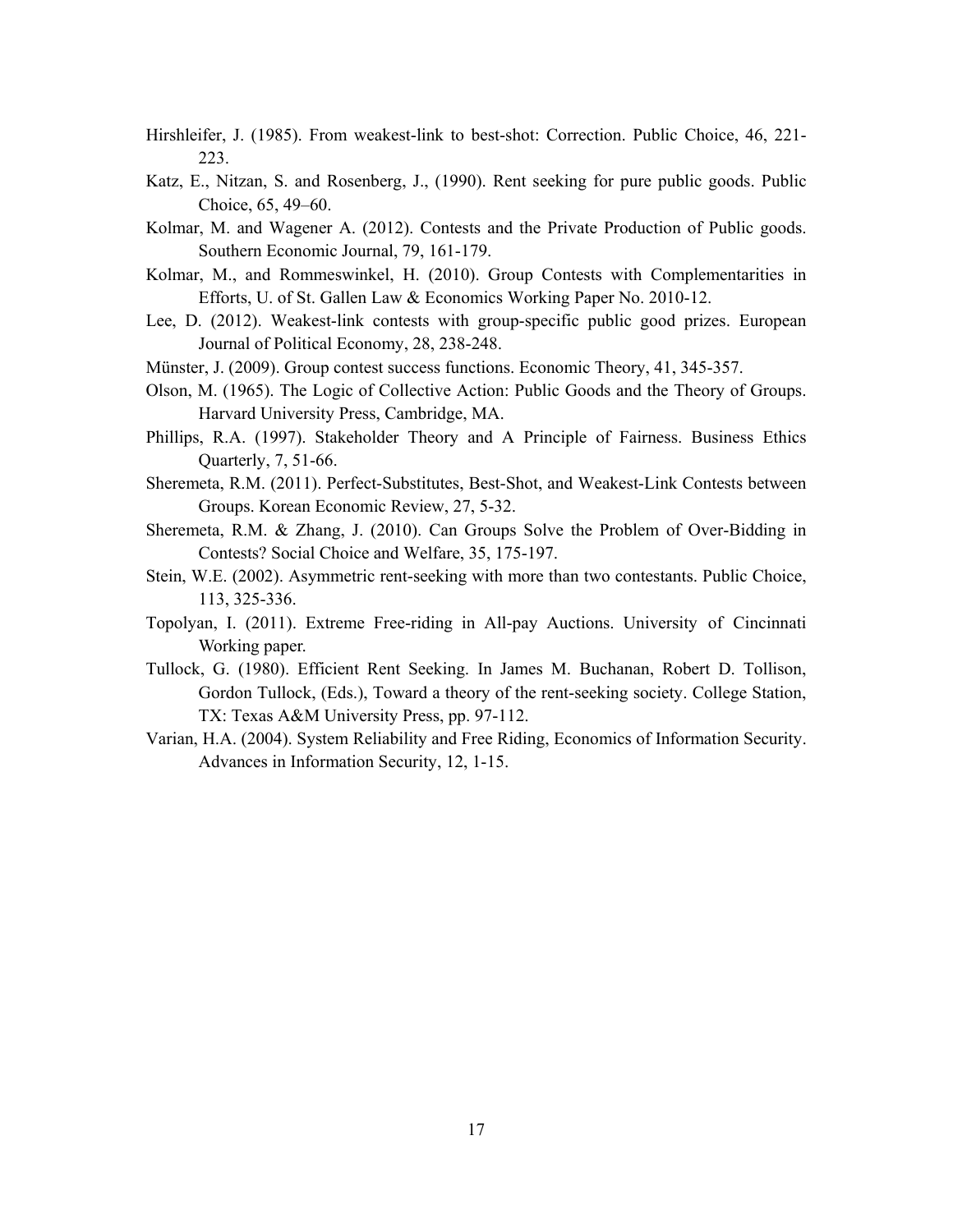## **Appendix**

**Proof of Lemma 1:** Suppose there exists an equilibrium in which all the groups are inactive. In such a case, the payoff of player *i* in group g is  $v_{gi}/n$ . Now, suppose player *i* in group g exerts an infinitesimal effort  $\varepsilon > 0$  instead of being inactive. Then the payoff becomes  $v_{gi} - c(\varepsilon) > v_{gi}/n$ . Hence, all groups being inactive can never be an equilibrium. Now, suppose there exists an equilibrium in which only group  $k$  is active. In such a case, from equation (1), the payoff of player  $i$  in group  $g$  is 0. Now suppose player  $i$  in group  $g$ exerts an effort  $x_{gi}^* > 0$  instead of being inactive, where  $x_{gi}^*$  is the best response of player *i* in group  $g$  against  $X_k$  in the two-player individual contest with CSF defined in *Assumption* 2. Consequently, the payoff becomes  $p_g v_{gi} - x_{gi}^* > 0$ . Thus, a single active group cannot constitute an equilibrium either. Hence in any equilibrium there are at least two active groups.■

**Proof of Lemma 2:** Suppose in an equilibrium more than one player, say players  $i$  and  $j$ , in group g exert strictly positive efforts with  $x_{gi} \ge x_{gj} > 0$ . Hence, the payoff of player j, under *Assumption 1*, is  $\pi'_{gj} = v_{gj} p_g(X_1, ..., X_{g-1}, X_{gi}, X_{g+1}, ..., X_n) - c(x_{gj})$ . In such a case it is always beneficial for player *j* to reduce effort to zero and increase payoff to:  $\pi_{gj}'' =$  $v_{gj} p_g(X_1, ..., X_{g-1}, X_{gi}, X_{g+1}, ..., X_n) > \pi'_{gj}$ . Hence, more than one player in the same group exerting strictly positive effort cannot be an equilibrium.■

**Proof of Lemma 3:** Suppose that player  $i$  in group  $g$  is a unique player in the group. Then the best-response of player  $i$  in group  $g$  is the non-negative effort level that maximizes its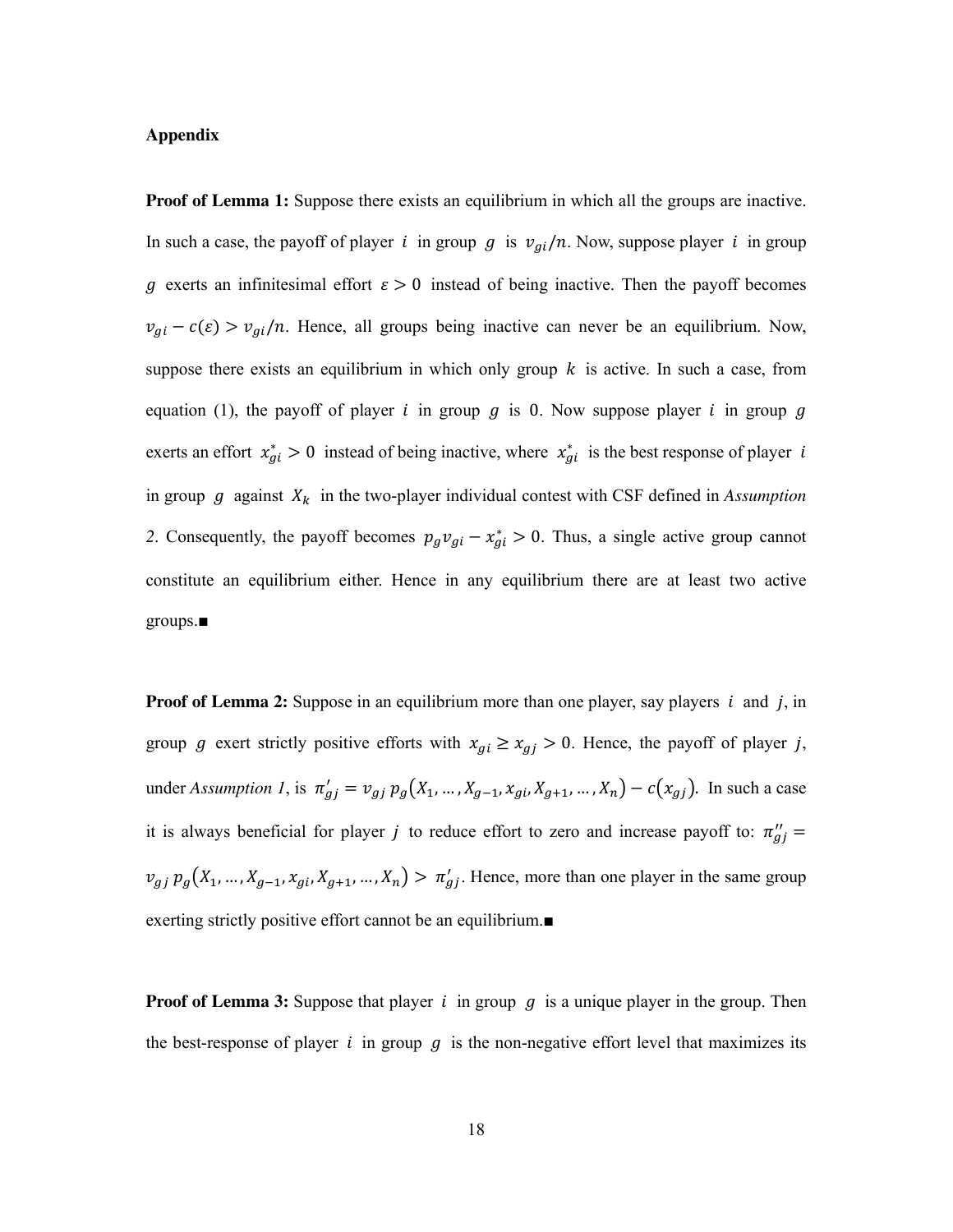(non-negative) payoff, given the effort levels of the players in the other groups. Specifically,  $x_{gi}^b$  is the effort level that maximizes the payoff  $\pi_{gi}^b = v_{gi} p_g(X_1, ..., X_{g-1}, X_{gi}, X_{g+1}, ..., X_n)$  $-c(x_{gi})$  subject to the non-negativity constraint  $x_{gi} \ge 0$ , and the participation constraint  $\pi_{gi}^b(x_{gi}^b, X_{-g}) \ge 0$ , where  $X_{-g} = (X_1, \dots, X_{g-1}, X_{g+1}, \dots, X_n)$ . Since the payoff function  $\pi_{gi}^b$ is strictly concave, the solution  $x_{gi}^b$  is unique, and satisfies the first-order condition for maximizing  $\pi_{gi}^b$ ,  $c'(x_{gi})/\frac{\partial p_g}{\partial x_{gi}} \ge v_{gi}$ . The first-order condition, jointly with *Assumptions* 2 and 3, ensure that  $x_{gi}^b$  is monotonically increasing in  $v_{gi}$ , given  $X_{-g}$ . Finally, this observation along with the assumption  $v_{g(t-1)} \ge v_{gt}$  for  $m_g \ge t > 1$  implies that  $x_{g(t-1)}^b \ge x_{gt}^b$  for all  $X_{-g} \ge (0, ..., 0)$ .

**Proof of Lemma 4:** By assumptions  $v_{g(t-1)} \ge v_{gt}$  for  $m_g \ge t > 1$ , and  $v_{(k-1)1} \ge v_{k1}$ for  $n \ge k > 1$ , when each player  $E_j$  in group  $j = 1,2,..., k - 1$  is already active. If player 1 of group  $k$  cannot earn positive payoff by exerting strictly positive effort, it is impossible for any other player  $E_l$  in group  $l = k, k + 1, ..., n$  to earn positive payoff by being active. Now, from *Proposition 1* of Stein (2002) we know that when each player  $E_j$  in group  $j = 1,2,..., k - 1$  is active, then player 1 of group k will exert  $x_{k1} > 0$  and earn strictly positive payoff only if the condition  $v_{k1} > \frac{(k-2) \prod_{j \le k} v_{jE_j}}{\sum_{i \le k} \prod_{\tau : i \ne k} v_{\tau k}}$  $\sum_{j \leq k} \frac{\sum_{j \leq j} \sum_{j \leq j}}{\prod_{t \neq j, t \leq k} v_{tE_t}}$  is satisfied.

**Proof of Corollary 2:** From *Lemma 4*, condition  $v_{n1} > \frac{(n-2)\prod_{j$  $\frac{(n-2)\prod_{j\leq n}v_{j1}}{\sum_{j\leq n}\prod_{t\neq j,t\leq n}v_{t1}}$  ensures that at least

player 1 in group  $n$  is always active in an equilibrium even when player 1s in all the other groups are active. This, along with the assumption  $v_{g(t-1)} \ge v_{gt}$  for  $m_g \ge t > 1$ , means that at least player 1 in group  $n$  is always active in an equilibrium when players other than player 1s from all the other groups are active. Also, if it is participation compatible for player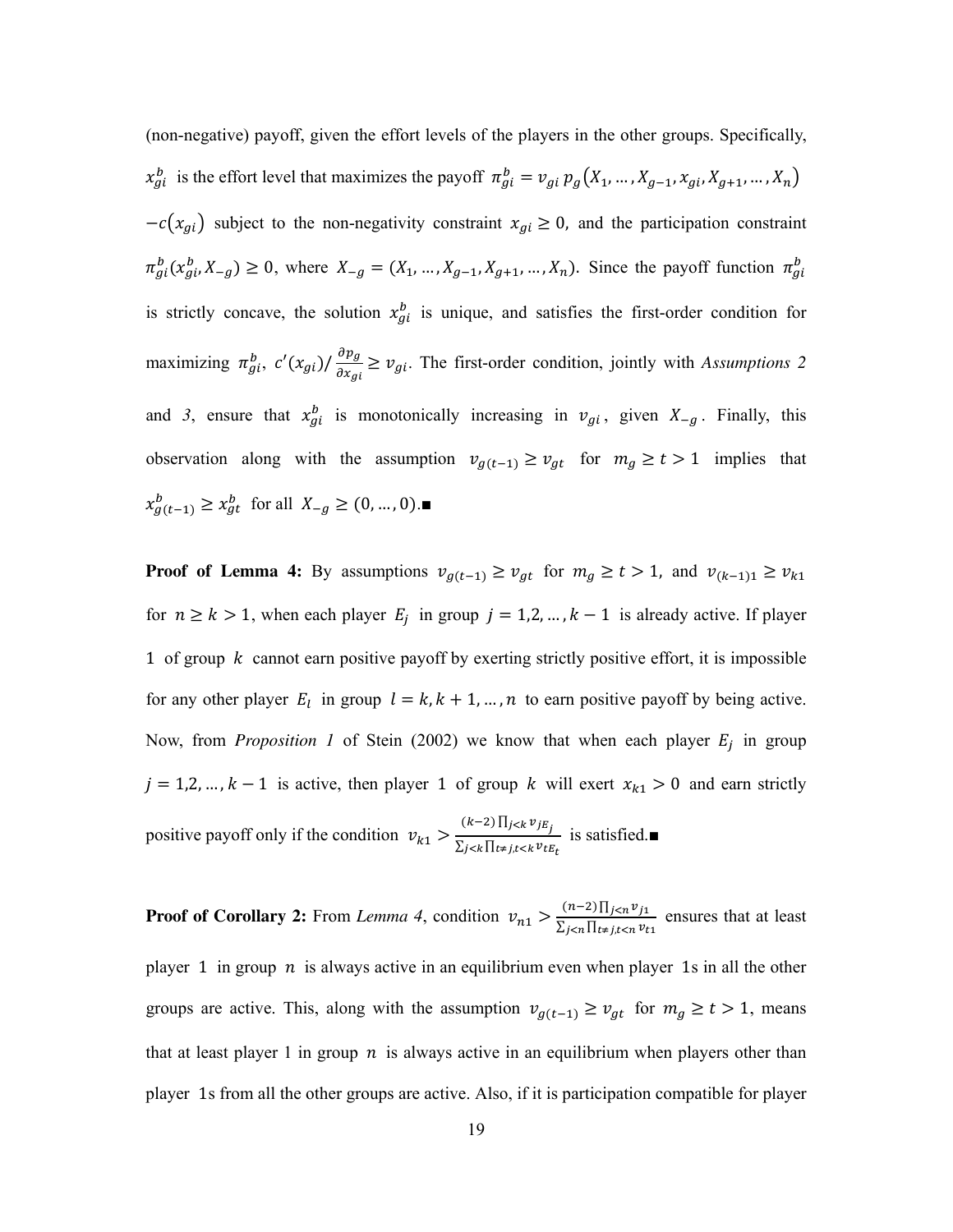1 in group *n*, then assumption  $v_{(k-1)1} \ge v_{k1}$  for  $n \ge k > 1$  and the properties of harmonic mean imply that it is participation compatible for player 1s in all the other groups.■

**Proof of Proposition 1:** Note that  $x_{g1}^* = \frac{n_1-1}{\sum_{i=1}^{n_1} y_i}$  $\frac{n_1-1}{\sum_{k=1}^{n_1} v_{k1}^{-1}} \Big(1-(n_1-1)\frac{v_{g1}^{-1}}{\sum_{k=1}^{n_1} v_{k1}^{-1}}\Big)$  $\left(\frac{y_1}{\sum_{k=1}^{n_1} v_{k1}^{-1}}\right)$  is the equilibrium effort of player 1 in group  $g$  when the original contest is reduced to an  $n_1$ -player contest which consists of the highest-valuation players in groups  $1, 2, \cdots, n_1$ . From *Lemma* 4, the conditions  $v_{n_1} > \frac{(n_1-2) \prod_{j \le n_1} v_{j_1}}{\sum_{i \le n_1} \prod_{i \neq j} \sum_{i \le n_i} v_i}$  $\frac{(n_1-2)\prod_{j\leq n_1}v_{j1}}{\sum_{j\leq n_1}\prod_{t\neq j,t\leq n_1}v_{t1}}$  and  $v_{(n_1+1)1} \leq \frac{((n_1+1)-2)\prod_{j\leq (n_1+1)}v_{jm_j}}{\sum_{j\leq (n_1+1)}\prod_{t\neq j,t\leq (n_1+1)}v_{tm}}$  $\sum_{j \leq (n_1+1)} \prod_{t \neq j, t \leq (n_1+1)} v_{tm}$  restrict only the first  $n_1$  groups to be active in an equilibrium. Hence, the following profile  $((x_{11}^*,0,\dots,0),(x_{21}^*,0,\dots,0),\dots,(x_{n1}^*,0,\dots,0),(0,\dots,0),\dots,(0,\dots,0))$  is an equilibrium.

**Proof of Proposition 2:** Note that  $x_{gE_g}^* = \frac{n_1-1}{\sum_{k=1}^{n_1} v_k}$  $\frac{n_1-1}{\sum_{k=1}^{n_1} v_{k}^{-1}} \bigg(1-(n_1-1)\frac{v_{g}^{-1}_{B}}{\sum_{k=1}^{n_1} v_{k}^{-1}}$  $\frac{g g g}{\sum_{k=1}^{n_1} v_{kE_k}^{-1}}$  is the equilibrium effort of player  $E_g > 1$  in group g when the original contest is reduced to the  $n_1$ -player contest consisting of the  $E_g$ th highest-valuation players in each group  $g \in N_1$ . Hence, in a profile  $((0, \dots, 0, x_{1E_1}^*, 0, \dots, 0), ..., (0, \dots, 0, x_{n_1E_{n_1}}^*, 0, \dots, 0), ..., (0, \dots, 0))$ player  $E_g$  in group  $g$  exerts strictly positive reduced-form-individual-contest effort and the others in the group exert no effort. For this profile to be a Nash equilibrium, no player in the contest should have an incentive to deviate from this profile. It is straightforward to show that any player  $i = E_g + 1, E_g + 2, ..., m_g$  in group g does not have an incentive to deviate according to *Lemma 3*.

Similarly, it is straightforward to show that player 1 in group  $q$  has the highest incentive, if any, to deviate from this profile because  $x_{g1}^b(X_{-g}) \ge x_{g2}^b(X_{-g}) \ge \cdots \ge$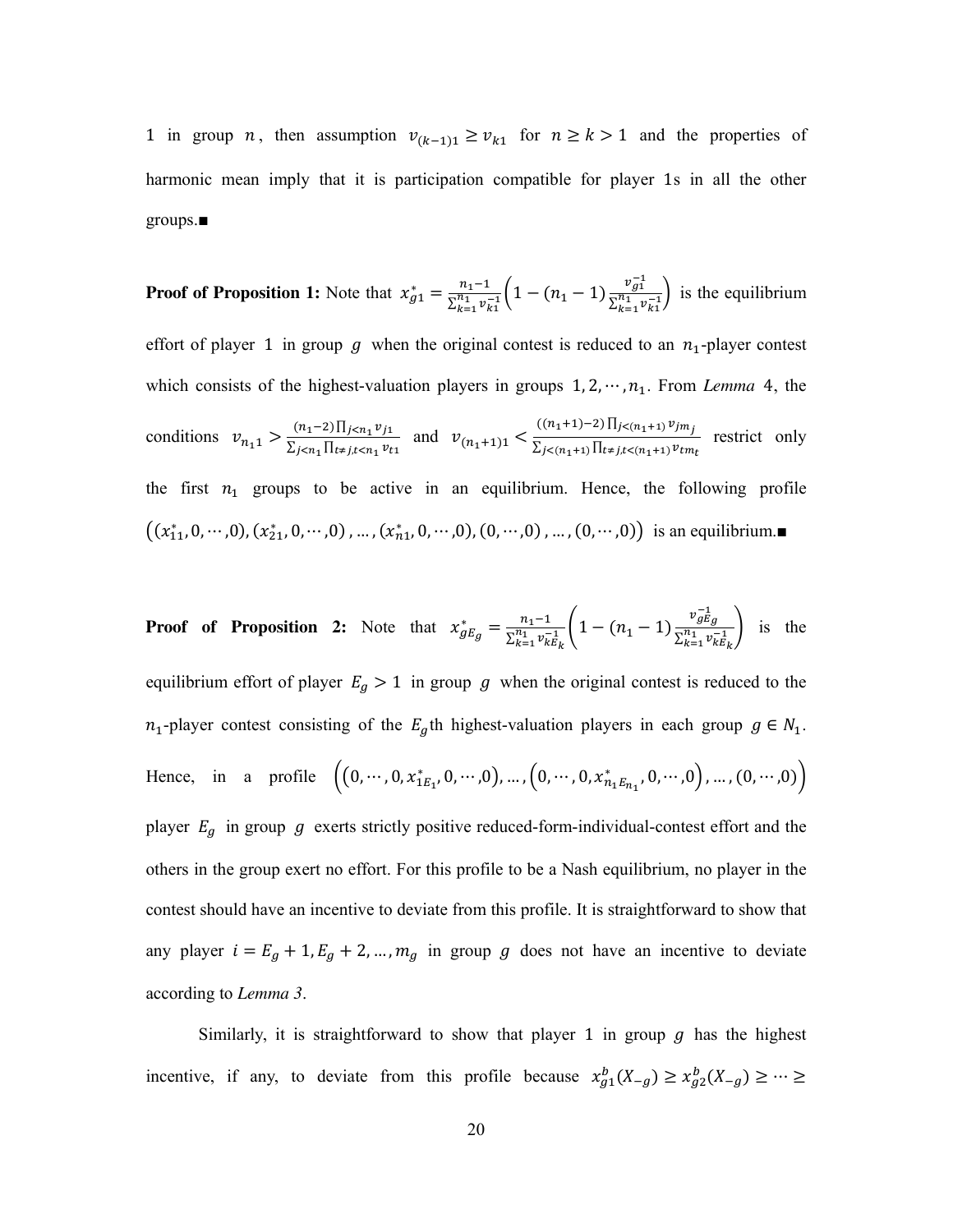$x_{gE_g}^b$ (X<sub>-g</sub>). This means that if player 1 in group g does not have an incentive to deviate from this profile, then players 2, 3, ...,  $(E_g - 1)$  in group g do not have such incentives, either. Therefore, in order to determine if this profile is an equilibrium, it is enough to check if player 1 in each group  $g$  has any incentive to deviate from it.

Now we show the conditions under which player 1 in group *g* does not deviate from  
the profile 
$$
((0, \dots, 0, x_{1E_1}^*, 0, \dots, 0), \dots, (0, \dots, 0, x_{n_1E_{n_1}}^*, 0, \dots, 0), \dots, (0, \dots, 0))
$$
. Under this  
profile, player 1 in group *g* exerts no effort, and the winning probability of group *g* is  

$$
p_g = \left(1 - (n_1 - 1) \frac{v_{gE_g}^{-1}}{\sum_{k=1}^{n_1} v_{kE_k}^{-1}}\right).
$$
 Hence, the payoff of player 1 in group *g* is  $\pi_{g1} =$   

$$
v_{g1} \left(1 - (n_1 - 1) \frac{v_{gE_g}^{-1}}{\sum_{k=1}^{n_1} v_{kE_k}^{-1}}\right).
$$

If player 1 in group  $g$  deviates from the profile, his optimal effort level is  $\chi^b_{g1}(X_{-g}) = \sqrt{\nu_{g1}\sum_{k=g}^{n_1}X_k - \sum_{k=g}^{n_1}X_k} = \sqrt{\nu_{g1}\sum_{k=g}^{n_1}x_{kE_k}^* - \sum_{k=g}^{n_1}x_{kE_k}^*} =$  $=\frac{n_1-1}{\sum_{i=1}^{n_1} n_i}$  $\frac{n_1-1}{\sum_{k=1}^{n_1} v_{kE_k}^{-1}} \Bigg( \sqrt{\frac{v_{g1}}{v_{gE_g}}}$  $\frac{\overline{v_{g1}}}{\overline{v_{gE_g}}}$  -  $(n_1 - 1) \frac{v_{gE_g}^{-1}}{\Sigma_{k=1}^{n_1} v_k^{-1}}$  $\left(\frac{y \log y}{x_{k=1}^{n_1} v_{kE_k}^{-1}}\right)$ . However, by deviating from the profile, this player earns the payoff  $\pi_{g_1}^d = v_{g_1} \left( \sqrt{\frac{v_{g_1}}{v_{g_E}}} \right)$  $\frac{\overline{v_{g1}}}{\overline{v_{gE_g}}} - (n_1 - 1) \frac{v_{gE_g}^{-1}}{\Sigma_{k=1}^{n_1} v_k^{-1}}$  $\frac{v_g \tilde{E}_g}{\sum_{k=1}^{n_1} v_{k}^{-1} E_k}$   $\Biggl\{ \sqrt{\frac{v_g E_g}{v_{g1}}} \Biggr\}$  $\frac{v_{gE_g}}{v_{g1}}$  -  $(n_1 - 1) \frac{v_{g1}^{-1}}{\sum_{k=1}^{n_1} v_k^{-1}}$  $\frac{v_{g1}}{\sum_{k=1}^{n_1} v_{kE_k}^{-1}}$ . Then, for player 1 in group g not to deviate from the profile, we need  $\pi_{g1} \ge \pi_{g1}^d$ , i.e.,

$$
\pi_{g1} - \pi_{g1}^d = -\frac{n_1 - 1}{\sum_{k=1}^{n_1} v_{kE_k}^{-1}} \left( \frac{v_{g1}}{v_{gE_g}} - 2 \sqrt{\frac{v_{g1}}{v_{gE_g}}} + (n_1 - 1) \frac{v_{g1g}^{-1}}{\sum_{k=1}^{n_1} v_{kE_k}^{-1}} \right) \ge 0.
$$
 The inequality can be

$$
\text{rewritten as } \pi_{g1} - \pi_{g1}^d = -\frac{n_1 - 1}{\sum_{k=1}^{n_1} v_{kE_k}^{-1}} \times \left( \sqrt{\frac{v_{g1}}{v_{gE_g}}} - 1 - \sqrt{1 - (n_1 - 1) \frac{v_{gE_g}^{-1}}{\sum_{k=1}^{n_1} v_{kE_k}^{-1}}} \right) \times
$$